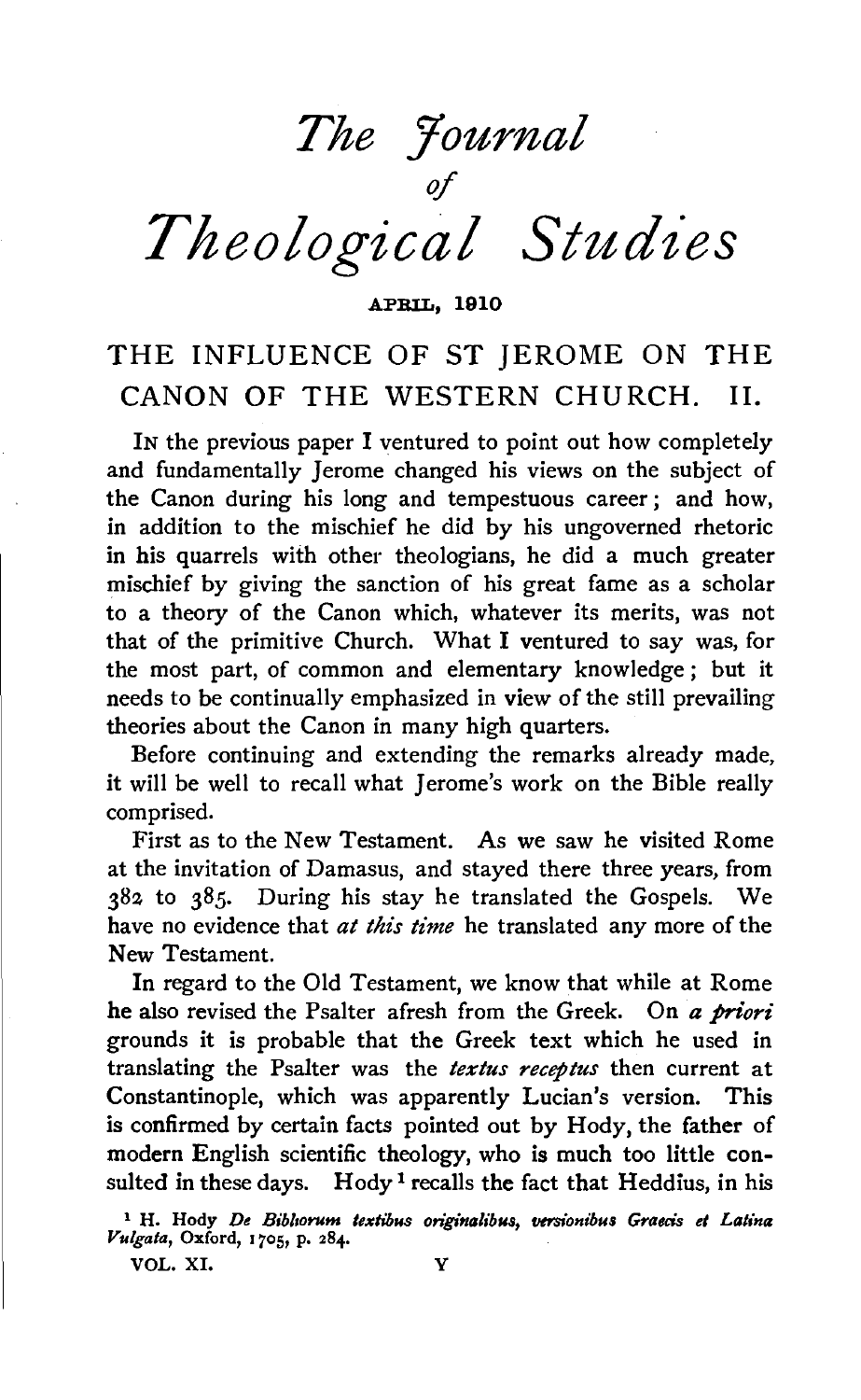life of St Wilfrid *(634-709)* written at the beginning of the eighth century, tells us that when Wilfrid visited the king of Kent 'Psalmos, quos prius secundum Hieronymi emendationem legerat, more Romanorum *iuxta quintam editionem* memorialiter transmutasse'. William of Malmesbury enlarges the story and reports Wilfrid's visit to Erconbert, king of Kent, at the instance of Queen Eanfleda; and he continues: 'Ita Wilfridus Cantiam adveniens Romanas consuetudines, quae Scottorum scientiam vincebant, gnarus addidicit. Psalterium denique quod a Scottis iuxta trans-Iationem beati Hieronimi acceperat, pro Romano more *iuxta quintam editionem* lectitavit et tenuit ' (Wil. Malmes. *de Gest. Pont.* iii  $\delta$  100).

Hody argues very reasonably from these passages that the first edition of Jerome's Psalter was not translated from the Septuagint, but from the *Quinta* of Origen's Hexapla, which was probably followed by Lucian. This is an interesting conclusion if it is sustained, for it affords us a valuable and early and independent means of securing a complete copy of a book in one of Origen' s texts otherwise very scantily represented. It also shews that Jerome's first edition of the Psalter was the one generally in use in the Irish Church, which was the mother of that of Northumbria, in Wilfrid's time. It was also probably used in Spain in early times and continued to be used in the diocese of Toledo and is found in the Mozarabic rite. Pius V restricted its use in Italy to the Vatican Basilica, the Church of St Mark at Venice, and the Diocese of Milan (which preserves the Ambrosian rite). It is quoted by St Augustine, by Cassiodorus, and by Gregory the Great.

Jerome's translations on his first visit to Rome were therefore limited to the books most used in the services of the Church, namely the Gospels and the Psalter.

The notable event in his life at this time, however, was that he took part in the Council of 382. He was then acting as secretary to Damasus, and was no doubt completely in sympathy with the pronouncement on the Canon made by that Council, and was probably its author.

This pronouncement, as we have seen, does not profess to enunciate any new views on the matter, but merely to declare what the Universal Church accepted as Divine Scripture: 'de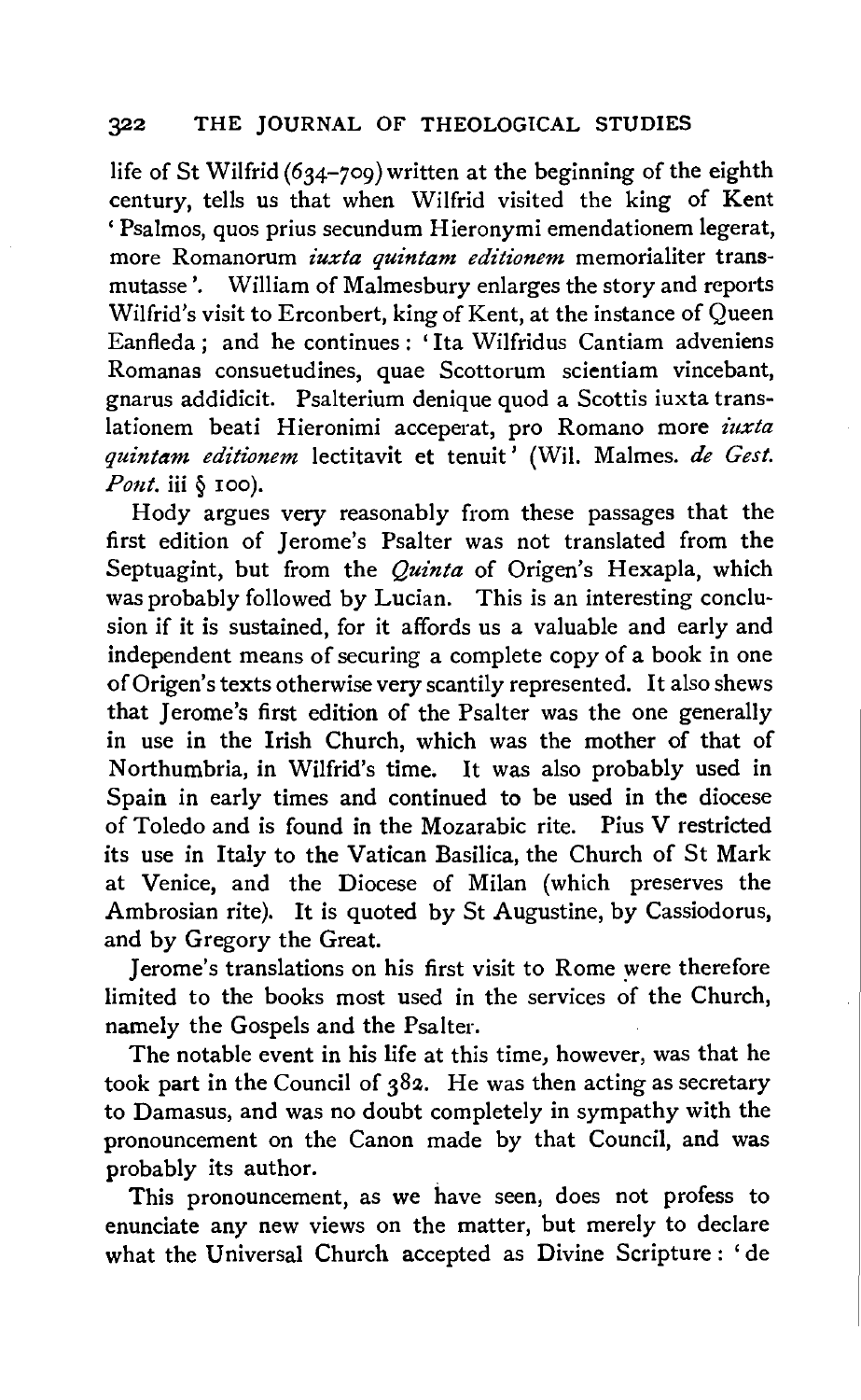scripturis divinis ... quid universalis catholica recipiat ecclesia et quid vitare debeat.'

While this was the first corporate statement made by the Western Church on the question of the Canon, it is not the first list of biblical books that occurs in the West. An earlier one was in fact published by St Hilary of Poitiers. St Hilary was born at Poitiers in the latter part of the third century and became bishop there in *353·* A great many centuries later, in 1851, he was proclaimed *Universae Ecclesiae doctor* by Pius IX. His chief claims as a theologian are of course based on the part he took in the West as the champion of orthodoxy against the Arians. On this subject he wrote a good deal and fought a long and fierce battle. His later days were less tempestuous, and it was in the latter part of his life which closed on January 13,  $368$  (when St Jerome was about twenty-one years old) that he wrote a memorable work on the Psalms entitled *Tractatus super Psalmos.* This work was not an original treatise. It was, no doubt, very largely based on Origen's famous commentary on the Psalter, and was steeped in Origen's views which were then very largely dominant. Origen's views on the Canon were by no means very logical, nor was he always consistent in regard to them. The great purpose of his Hexaplaric edition of the Bible was to confront the Greek Bible with the Hebrew, and he gave the latter a very prominent place in his Hexapla. He accordingly treats the question of the Canon in an ambiguous way, and is found sometimes leaning on the Canon recognized by the Church, and at other times on the Hebrew Canon. The latter was the case apparently in his work on the Psalms, of which, unfortunately, only fragments remain. In one of these Origen makes the number of the Canonical books in the Old Testament twenty-two, being the well-known number in the Hebrew Canon, and in this statement he is directly followed by Hilary, and it is virtually certain that the latter derived his list of Old Testament Canonical books directly from Origen.

In the prologue to the *Tractatus super Psalmos,* cap. 15, Hilary says: $-$ 

' Et ea causa est, ut in viginti duos libros lex Testamenti Veteris deputetur : ut cum litterarum numero convenirent. Qui ita secundum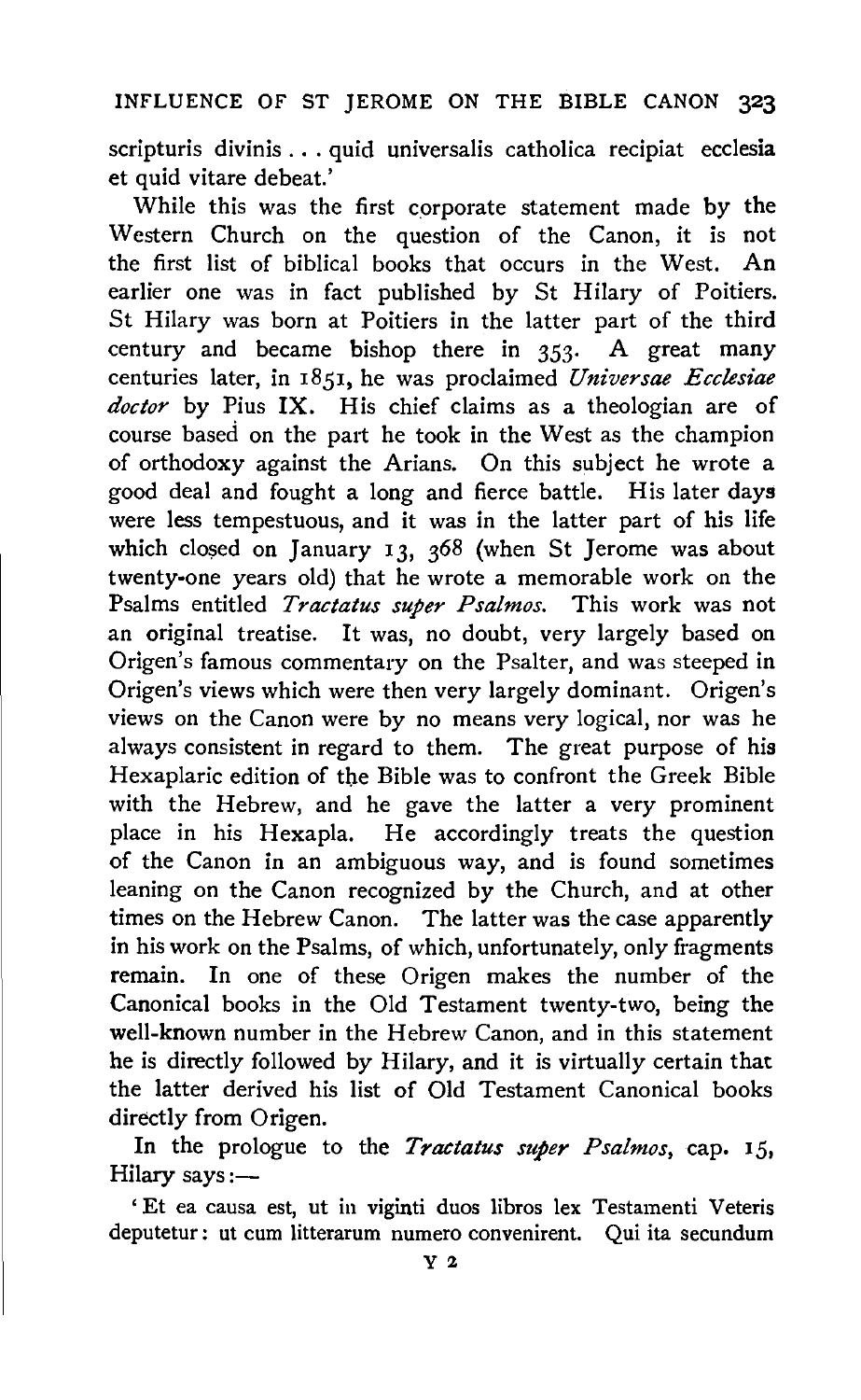traditiones veterum deputantur, ut Moysi sint libri quinque, Iesu Nave sextus, Iudicum et Ruth septimus, primus et secundus Regnorum octavus, tertius et quartus in nonum, Paralipomenon duo in decimum sint, sermones dierum Esdrae in undecimum,<sup>1</sup> liber Psalmorum duodecimus sit, Salomonis Proverbia, Ecclesiastes, Canticum canticorum in tertium decimum et quartum decimum et quintum decimum, duodecim autem Prophetae in sextum decimum, Esaias deinde et Hieremias cum Iamentatione et epistola, sed et Daniel, et Ezechiel et Iob et Rester viginti et duum Iibrorum numerum consumment. Quibusdam autem visum est, additis Tobia et Iudith viginti quatuor libros secundum numerum graecarum litterarum connumerare, Romana quoque lingua media inter Hebraeos Graecosque collecta; quia his maxime tribus linguis sacramentum voluntatis Dei et beati regni expectatio praedicatur: ex quo illud Pilati fuit, ut his tribus linguis regem Iudaeorum dominum Iesum Christum esse praescriberet.'

It is very probable that this statement was in a large measure directly transferred from Origen. The only marked difference is that, while Origen makes up the number twenty-four from twenty-two by the addition of the two books of Maccabees, Hilary does so by adding those of Tobias and Judith.

The list given by Hilary, however, must not be taken as enumerating all the books he thought Canonical, or as in any way representing the voice of the Western Church at this moment. It was simply and naturally taken over, with other parts of the Commentary, from Origen, whose work Hilary was largely paraphrasing, and represents the views of Origen rather than those of Hilary. Hilary's own views as to what constituted a legitimate Scripture book may (as the editor of Hilary in Migne's edition says) be collected from his quotations. Thus he quotes Judith as 'ex lege' in his note in Psalm. cxxv n. 5. Tobias is also quoted *in Psalm.* cxviii lit. 2 n. 6 and cxxix n. 7. The Wisdom of Solomon is quoted in Psalm. cxviii lit. 2 n. 8, cxxvii n. 6, cxxxv n. 11, and *de Trinitate* i 7. Ecclesiasticus, which he assigns to Solomon, is quoted *in Psalm*. 1xvi n. 9 and cxl n. 4. Lastly Baruch is cited under the name of Jeremiah *in Psalm.* lxviii n. 19 and *de Trinitate* iv 42; and Susanna in *de Trin.* iv 8. The Epistle to the Hebrews is assigned. to St Paul, *in Psalm.* xiv n. 5,

<sup>1</sup> Hilary has here made a double mistake ; he has transferred the phrase of Origen λόγοι ήμερων, by which he translated the Hebrew heading of Chronicles, from that book to Esdras, and has enumerated only one book of Esdras.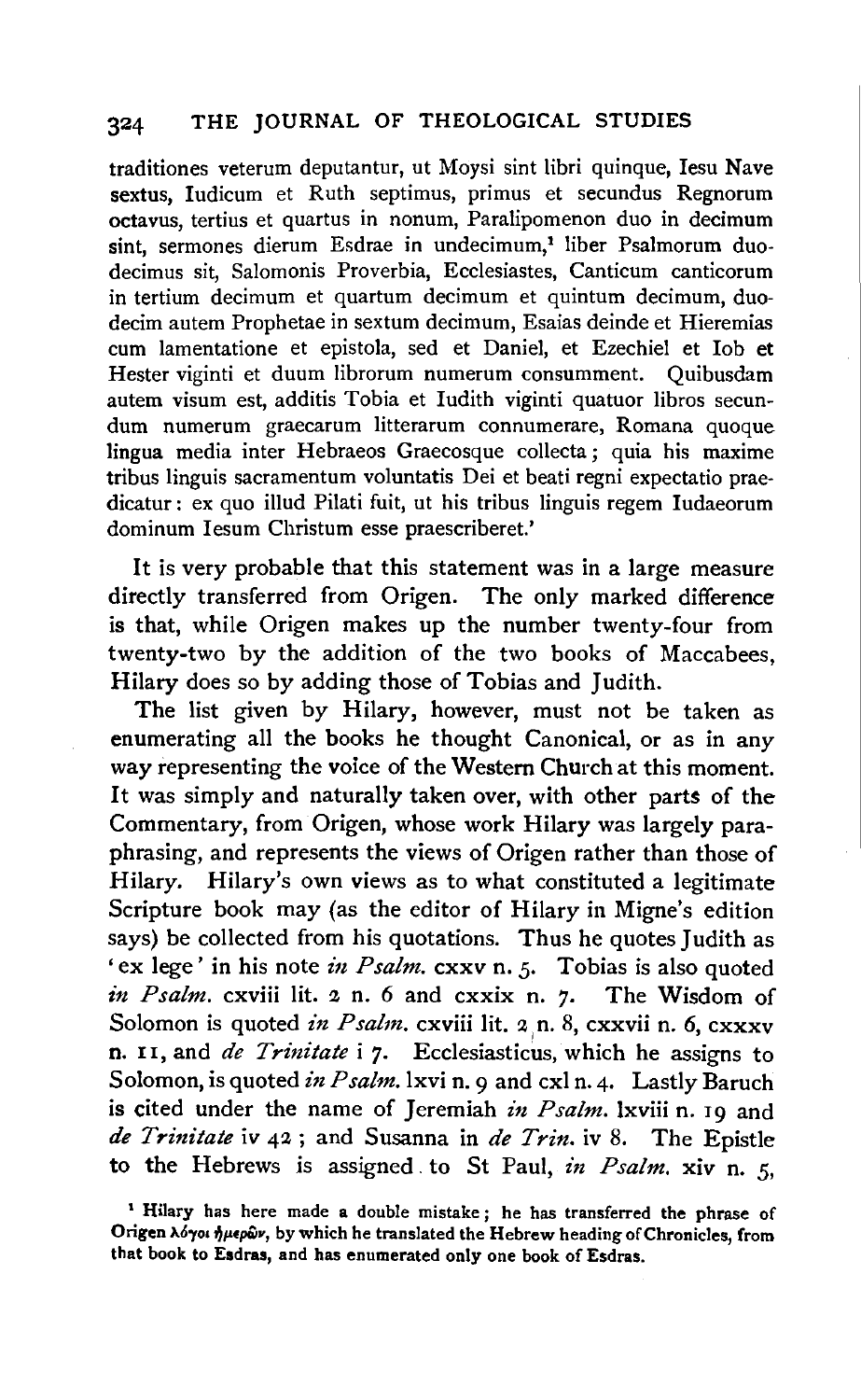liii n. 12, while *in Psalm.* cxviii lit. 8 n. 16 it is assigned to an Apostle. The Apocalypse is attributed to 'beatus Ioannes' in the prologue to the *Tract. super Psalmos;* and lastly, in *de Trinitate* i 18 he says 'beatus apostolus Petrus in Epistola sua altera ait '. It is plain, therefore, that it would be misleading to quote Hilary as being a champion of the Jewish Canon in the West. It would be singular and incomprehensible, in fact, if within a few years of the death of such an influential champion of orthodoxy the Roman Council should have proclaimed the voice of the Church in the West in terms so different from his.

Let us now revert to Jerome. As we have seen, in  $385$  he took up his· definite and final residence at Bethlehem and there . devoted himself to translating the Bible and commenting upon it. A few words first about his work on the New Testament. It has been disputed, as I have said, whether Jerome in fact ever translated any more of the New Testament than the four Gospels which he accomplished at Rome. It is curious that, while we have a preface to the Gospels from his hand, we have no similar introductions to the other books of the New Testament ; and it will be remembered how, among others, one of the fathers of the Reformation, Jacques Lefevre of Étaples, justified his own work on the Vulgate of St Paul's Epistles by the argument that he was not revising the work of the great Doctor of the Church, Jerome, since the latter had not revised that portion of the Bible; but that he was only doing for it what Jerome had done for the Gospels, namely, revising the Old Latin version. Jerome's own statements seem, however, inconsistent with this view ; thus in his Catalogue of Ecclesiastical writings, written, as he tells us, in the fourteenth year of Theodosius, i.e. in 392 or 393 A. D., he says: 'Novum Testamentum Graecae fidei reddidi: Vetus iuxta Hebraicum transtuli.' Similarly in his letter to Lucinius  $(E_p, \text{lxxi } 5)$ he tells us, 'Novum Testamentum Graecae reddidi auctoritati.' These phrases seem consistent only with his having translated the New Testament as a whole.

Again, inasmuch as he claims on more than one occasion (see  $\mathcal{F}.T.S.$  vol. x p. 487) to have followed the text of Adamantius, i.e. of Origen, in the Gospel of St Matthew, and in the Epistle to the Galatians, we can hardly doubt that he did considerable work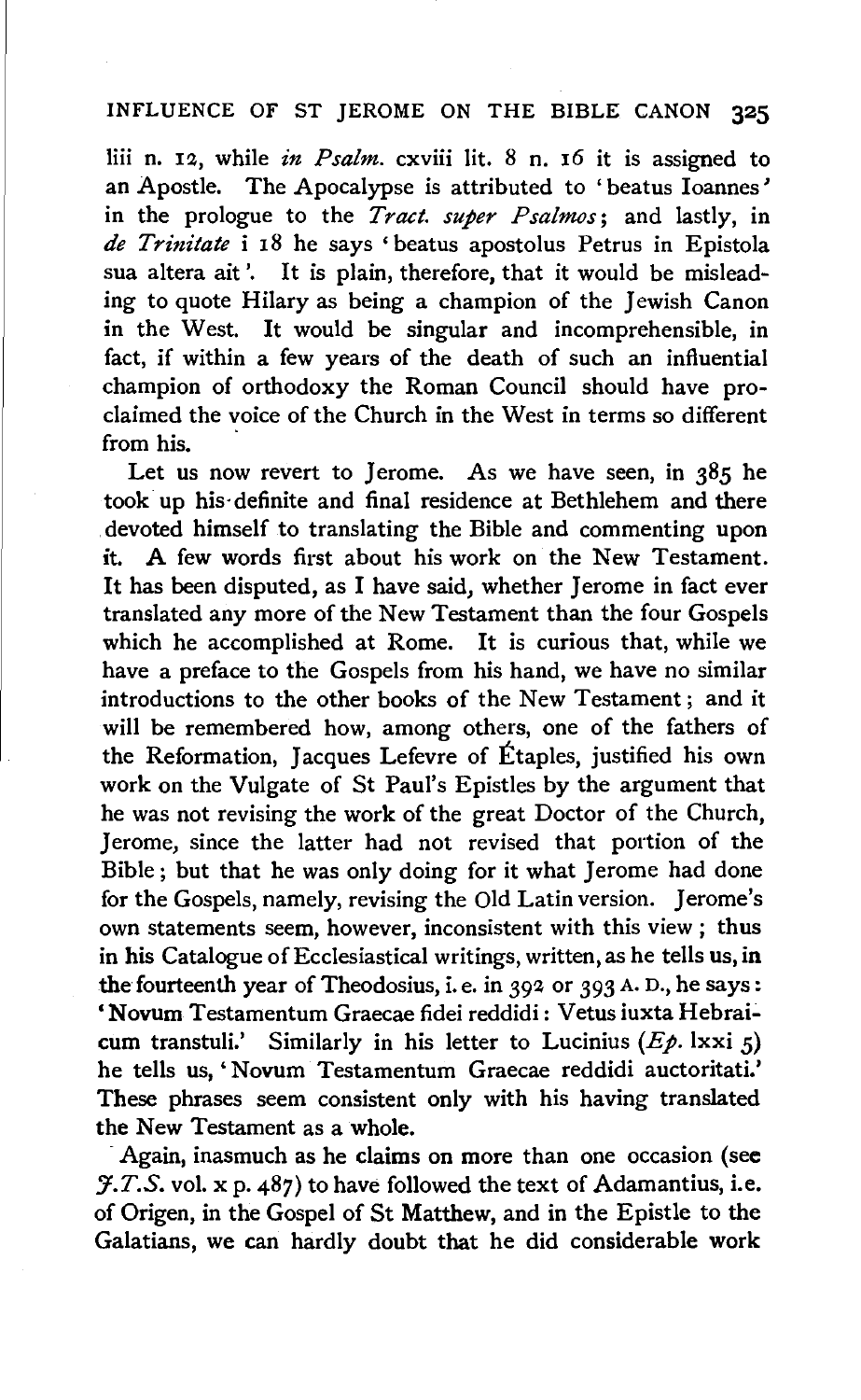on the New Testament, and probably revised the whole of it after his settlement in Palestine, when the great works of Origen became accessible to him.

Whatever was the case in regard to the New Testament, there can be no doubt that Jerome's chief work during the early years of his sojourn at Bethlehem was the revision of the Old Testament text from the Greek. In regard to this translation there seems to me to have been some misunderstanding, and my own language in the previous paper is not free from ambiguity. It seems clear, when Jerome's various statements are compared, that what he means, when he says that his earlier version of the Old Testament was taken from the Septuagint, is not that it was taken from the Kown or primitive Septuagint, but from Origen's syncretic Greek text, which, while based on the Septuagint, incorporated the variants of other editions, duly marked with asterisks and obeli, and Jerome more than once says that his own original Latin translation was similarly marked. Hence it follows that this, his first Latin version, was not strictly a translation from the Septuagint, but was the first known rendering into another language of Origen's hexaplaric and syncretic Greek version. To this important conclusion I shall return presently. Meanwhile I shall refer to Jerome's first version as his 'hexaplaric' Latin edition. Unfortunately, of this edition the greater part is lost. There was clearly no room for it when its own author virtually renounced it in favour of his second translation which was derived directly and entirely from the Hebrew. The portions that remain are nevertheless of great interest and importance for the criticism of the hexaplaric Greek text. First among them is the Psalter. As we have seen, Jerome had already issued an edition of the Psalter when at Rome, and I have detailed its later history. Of his Latin *hexaplaric* Psalter, Lefevre of Étaples long ago called attention to a copy as still existing, marked with its asterisks and obeli. It is printed, from two ancient MSS, Vat. Reg. 24 and Vat. Pal. 39, among Jerome's works in Vallarsi's edition (x 105-430) with the hexaplaric marks duly added. The edition became very popular, and in copies meant for general use it was natural that the marks in question should be omitted. From the fact that it was so widely diffused in Gaul it became known as the 'Gallican Psalter'. Its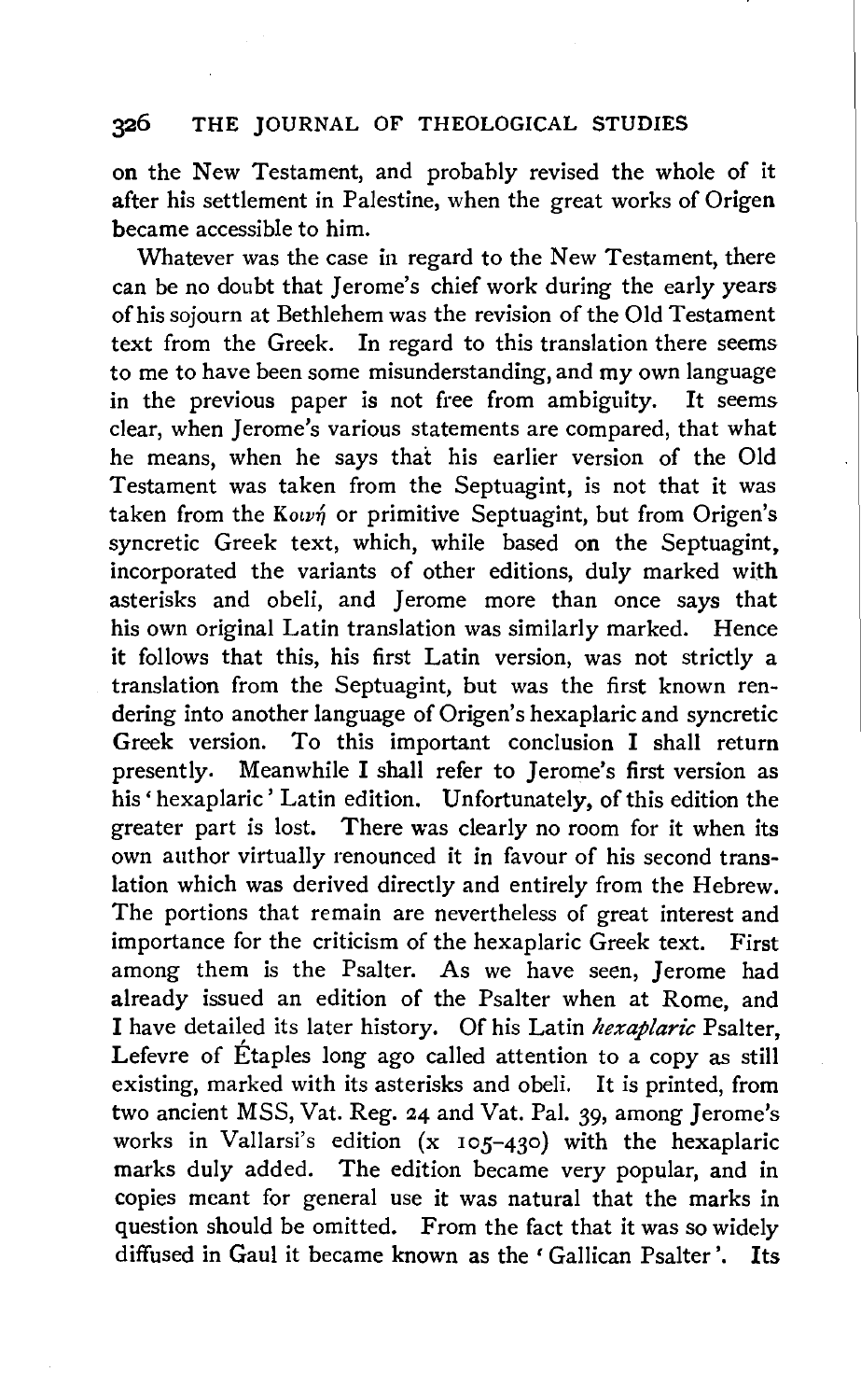introduction into Gaul was attributed by more than one mediaeval writer to the personal initiative of Damasus himself, who died, however, some years before it was made. Thus Sigebert of however, some years before it was made. Gembloux after describing it in detail (sub an.  $382$ ) says:-

'Hoc Psalterium Damasus P. rogatu Hieronymi in Gallicanis Ecclesiis cantari instituit et propter hoc Gallicanum vocatur: Romanis Psalterium secundum LXX retinentibus sibi, propter quod Romanum vocatur' (ap. Hody *op. cit.* p. 382).

The same statement is made by Martinus Polonus in his Chronicle. Similarly Berno Augiensis, in a letter cited by Mabillon written to Megenfrid and Benno, says :-

' Inter caetera ex emendata LXX Interpretum translatione Psalterium ex Graeco in Latinum vertit [Hieronymus] illudque cantandum omnibus Galliae ac quibusdam Germaniae Ecclesiis tradidit. Gallicanum Psalterium appellavit, Romanis adhuc ex corrupta vulgata editione Psalterium canentibus : ex qua Romani cantum composuerunt, nobisque usum cantandi contradiderunt. Unde accidit quod verba. quae in diurnis vel nocturnis officiis canendi more modulantur, intermisceantur, et confuse nostris Psalmis inserantur, ut a minus peritis haud facile possit discerni, quid nostrae vel Romanae conveniat editioni' (ib.).

This wrong assignment of the second edition of Jerome's Psalter to the initiative of Damasus himself is apparently based on a misunderstanding. Martinus Polonus in his Chronicle says 'Damasus P. instituit rogatu Hieronymi, ut diceretur in fine Psalmorum in Ecclesia Gloria Patri'. Hody tells us that:-

'Inter diversa diversorum in Psalmos praeambula Remigii Expositioni praefixa, habetur sub Hieronymi nomine, sed supposititia, ad Damasum P. Epistola quaedam, de canendo in fine Psalmi cuiuslibet *Gloria Patri* etc. ad declarandum Niceni Concilii fidem, deque *Alleluia*  semper omnibus Psalmis affigenda, cum aliis rebus quibusdam ad Psalmos spectantibus; quae ei tanquam primo auctori, at absque ullo auctore idoneo, vulgo adscribuntur  $(i\delta$ . p. 352).

The real introducer of the Gallican psalter into Gaul was clearly Gregory of Tours, as Walafrid Strabo, who died in 849 A.D., tells us *(de reb. eccl.* xxv). Gregory was appointed bishop of Tours in *553* and died in *595·* Walafrid expressly says that Jerome's second Psalter which was in use in Gaul and Germany was introduced by Bishop Gregory of Tours, of whom he says 'in Galliarum dicitur Ecclesias transtulisse '. Mabillon argued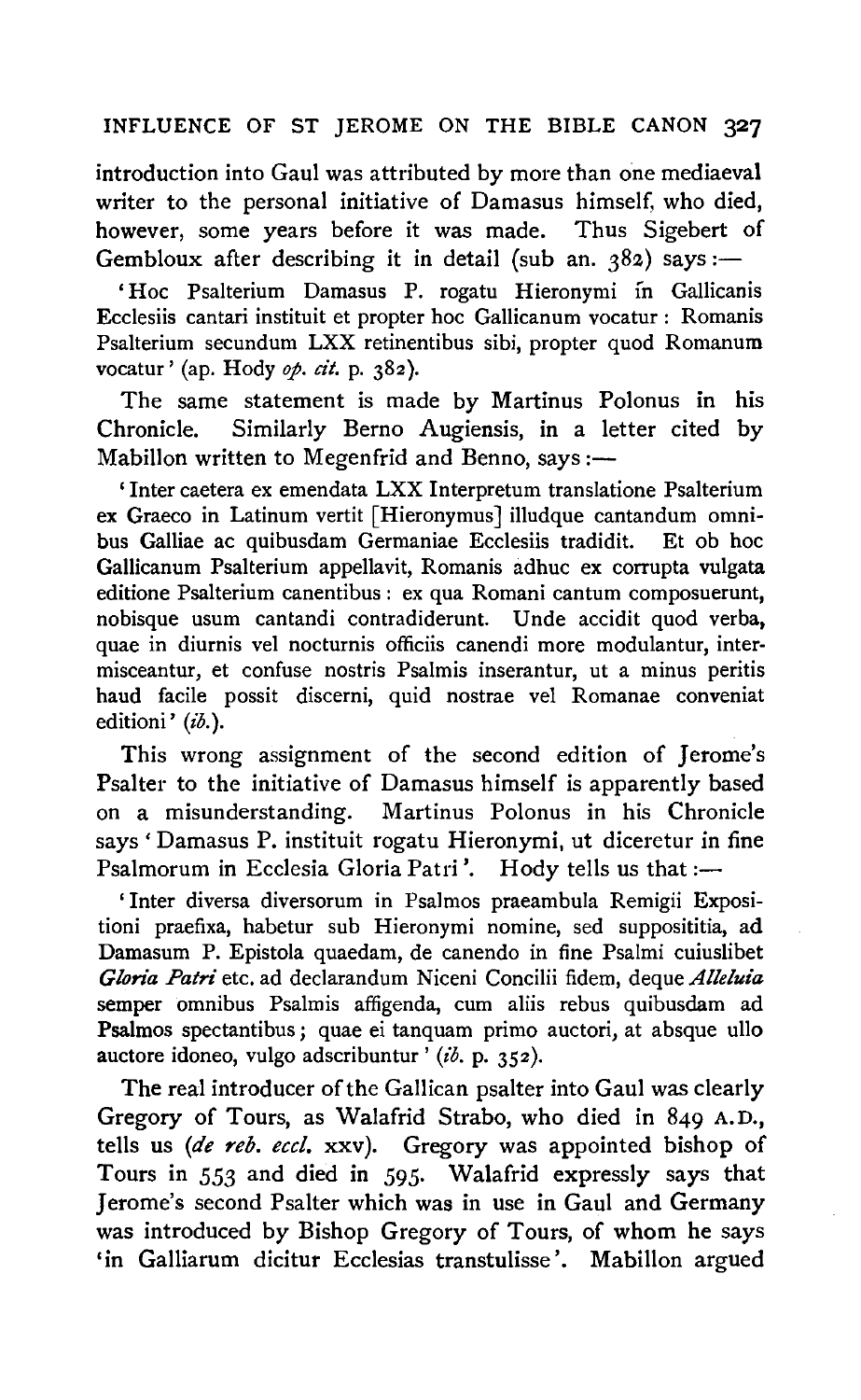that it was in fact introduced later by St Boniface, who became archbishop of Mainz. The latter perhaps introduced it into Germany, but it was clearly used in Gaul in the time of Gregory of Tours, who in all his quotations from the Psalter uses the Gallicanum. Hody especially notes the quotation of Psalm lxxii 18 and 19 in the *Historia Francorum* v 14 and of Psalm xcv 9 in vi *5* of the same work, in both of which cases the language is that of the Gallican and not of the Roman Psalter. The Gallican version, he says, was also used by St Germanus of Paris in the middle of the sixth century and by Venantius Fortunatus, who flourished in the middle of the same century, in his hymn *de Cruce.* Besides Gaul and Germany the Gallican Psalter was also used in Britain in later times, in a large part of Spain, and also in some provincial districts of Italy.

Bruno, who was Abbot of Monte Cassino and afterwards Bishop of Segni and died in *IIZ5,* in the introduction to his commentary on the Psalms says  $:=$ 

' Cum adhuc adolescentulus essem, exposui Psalterium secundum aliam translationem ; quae viz. translatio pluribus in locis tantum differt ab hac, qua utitur Romana Ecclesia, ut nullo modo secundum illius expositionem haec translatio intelligi possit. Et ilia quidem multos habet expositores : banc autem si aliquis exposuerit nescio' (Hody *op. cit.* p. 383).

This makes it very probable that in certain parts of Italy the Gallican Psalter was displaced by the Roman sometime during Bruno's life. It was also used by some of the Religious Orders. Thus Cardinal Bona reports that Alexander IV commanded the General Prior of the Augustinians to recite the Office according to the *Roman* use, except in regard to the Psalter. Thus again St Francis in his Rule prescribed, ' Clerici faciant divinum officium secundum ordinem sanctae Romanae Ecclesiae, excepto Psalterio '. In each of these cases the prescribed Psalter is clearly the Gallican.

The same Gallican Psalter, as is well known, forms the basis of the version in the Book of Common Prayer.

The Psalter is not the only Old Testament book of Jerome's hexaplaric translation which has survived. Hody tells us that in a Latin MS in the Bodleian 'NE. F. 6. *7·* 8 ', which he calls 'antiquus et perpulcher', he had found two translations of Job by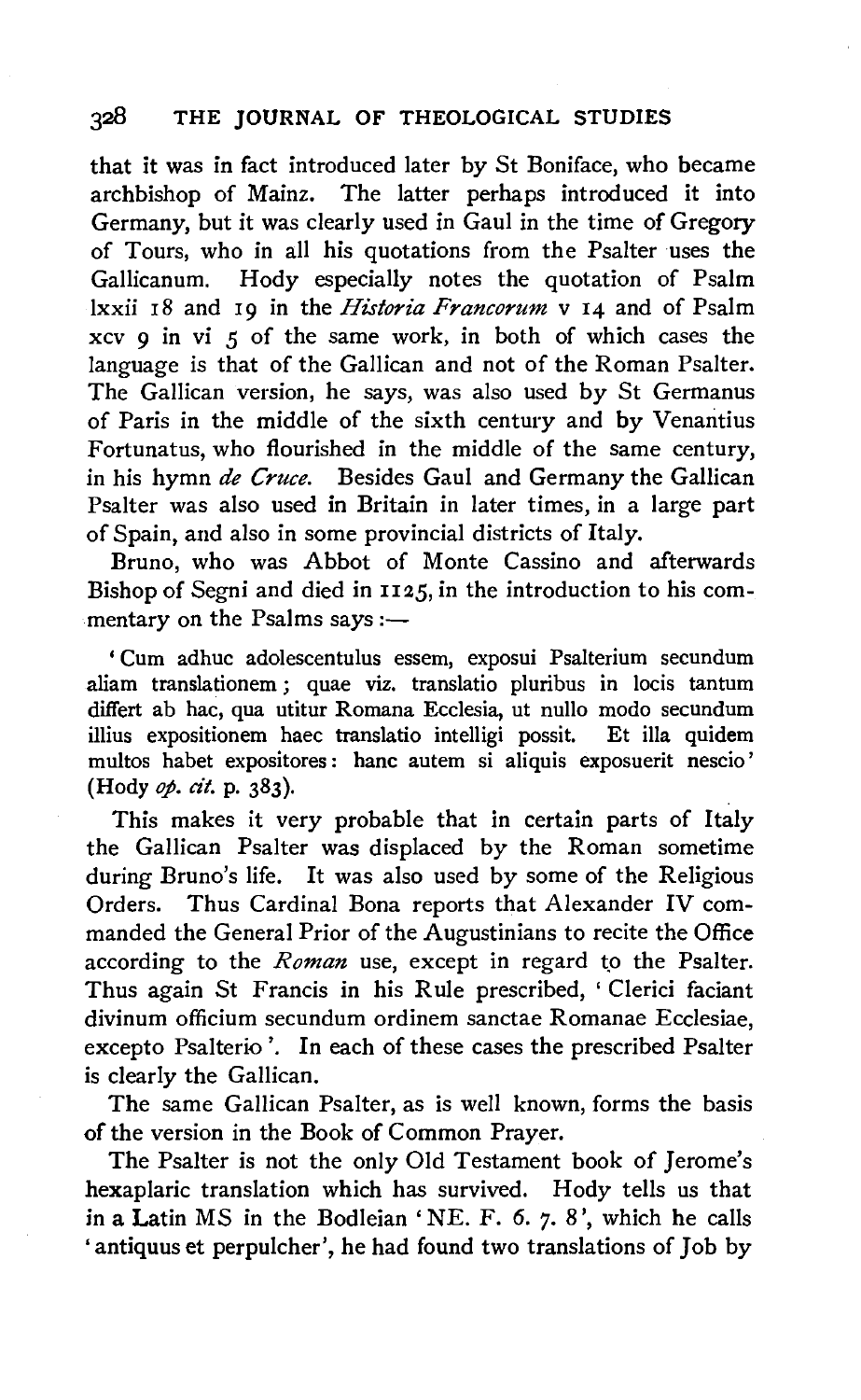Jerome with separate prefaces, one of which was the hexaplaric text of the book. In a note in the margin of another Latin Bible, among the Laud MSS (D 43), we read, 'In Iibro veteri, quem vidi, et fuit de coenobio Fontinella, fuit translatio Ieronymi super Iob, qua non utimur'. Hody adds that the same exemplar containing obeli and asterisks had been seen, or perhaps discovered, by Lefevre of Etaples. Other copies have occurred. The text with its hexaplaric marks was edited by Lagarde, *Mittheilungen* ii, and from this edition Dr. Swete extracts some samples *(Introduction to the Old Testament in Greek* p. 10).

In the preface to his translation of Job from the Hebrew (x 1097, IIoi) Jerome refers to his earlier translation of the book from the Greek in the words :-

' Utraque editio et LXX iuxta Graecos, et mea iuxta Hebraeos, in Latinum meo Iahore translata est.'

Again he says: $-$ 

' Ceterum apud Latinos ante earn translationem, quam sub asteriscis et obelis nuper edidimus, septingenti ferme aut octingenti versus desunt ; ut decurtatus et laceratus corrosusque liber foeditatem sui publice legentibus praebeat.'

In the corresponding preface to the hexaplaric version  $(x, 47)$ he says: $-$ 

' Beatum lob, qui adhuc apud Latinos iacebat in stercore, et vermibus scatebat errorum, integrum immaculatumque gaudete. Quomodo enim probatione atque victoria dupliciter universa ei sunt reddita; ita ego in lingua nostra (audacter Ioquor), feci eum habere quae amiserat. lgitur et vos et unumquemque lectorem solita praefatione commoneo, et in principiis librorum eadem semper annectens rogo, ut ubicumque praecedentes virgulas videritis, sciatis ea quae subiecta sunt in Hebraeis voluminibus non haberi. Porro ubi stellae imago fulserit, ex Hebraeo in nostro sermone addita. Necnon et ilia quae habere videbamur et ita corrupta erant, ut sensum legentibus tollerent, orantibus vobis magno labore correxi : magis utile quid ex otio meo Christi ecclesiis eventurum ratus, quam ex aliorum negotio.'

Again, in his letter to Pammachius ( $E\phi$ , xlix 4), he says:-

' Transtuli nuper Iob in linguam nostram : cuius exemplar a sancta Marcella, consobrina tua, poteris mutuari. Lege eundem Graecum et Latinum, et veterem editionem nostrae translationi compara : et liquido pervidebis quantum distet inter veritatem et mendacium.'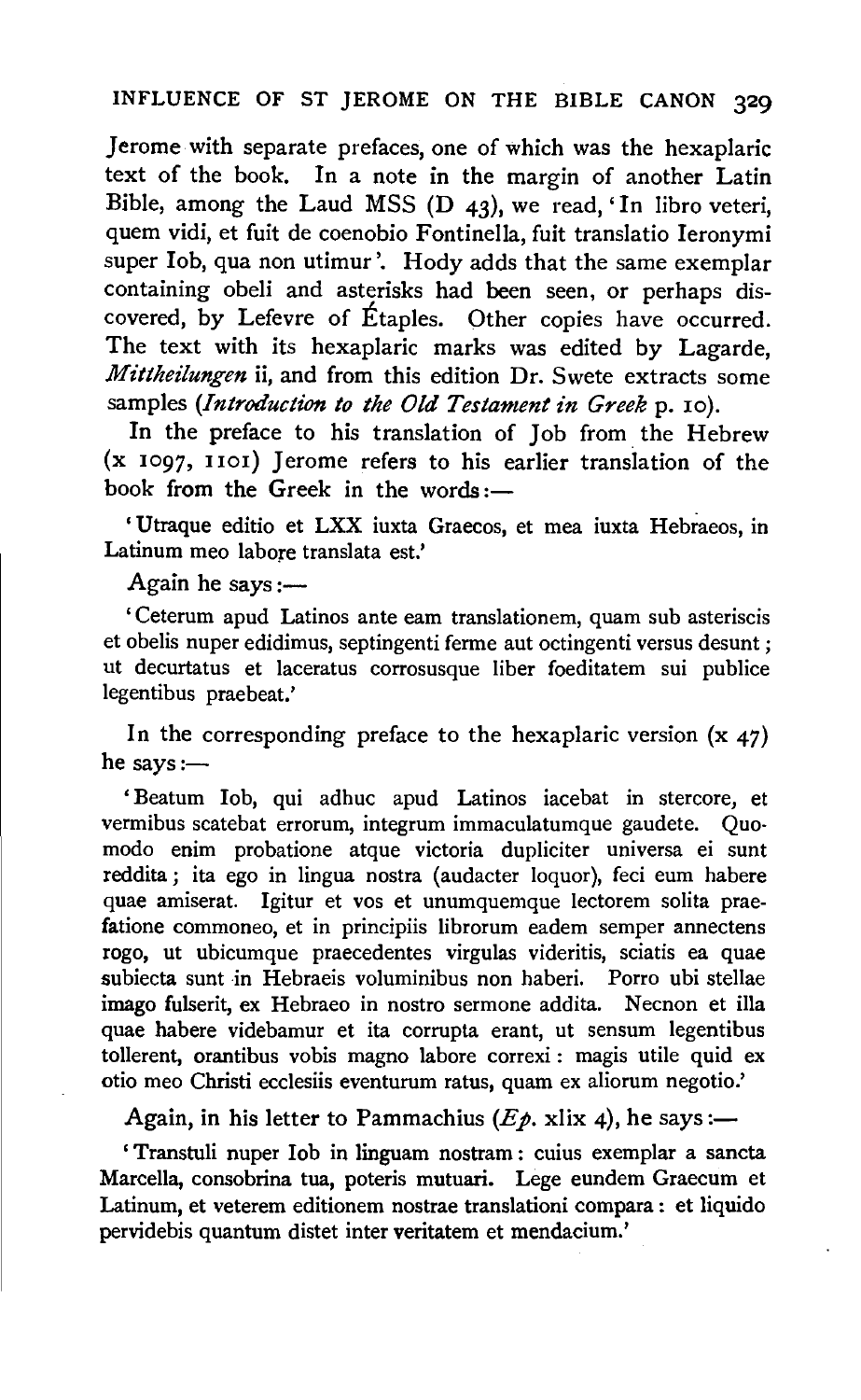Again, in his answer to Rufinus, ii 29 (Vallarsi, ii 524), he says:-

' Transibo ad Iibrum lob, quem post LXX lnterpretum editionem, quam Origenes obelis asteriscisque distinxit, ante annos plurimos Latino sermoni datum, cum rursum iuxta ipsum Hebraicum verterem,' etc.

Lastly, in a letter to Jerome Augustine,  $Ep$ . civ 3 (Vallarsi,  $i$  630), thus refers to this edition of Job: $-$ 

' Hoc addo, quod postea didicimus, ex Hebraeo lob a te interpretatum, cum iam quandam haberemus interpretationem tuam eiusdem Prophetae ex Graeco eloquio versam in Latinum, ubi tamen asteriscis notasti quae in Hebraeo sunt et in Graeco desunt, obeliscis autem quae in Graeco inveniuntur et in Hebraeo non sunt, tam mirabili diligentia, ut quibusdam in locis ad singula verba singulas stellas videamus, significantes eadem verba esse in Hebraeo, in Graeco autem non esse. Porro in hac posteriore interpretatione, quae versa est ex Hebraeo, non eadem verborum fides occurrit. Nec parum turbat cogitantem, vel cur in ilia prima tanta diligentia figantur asterisci, ut minimas etiam particulas orationis indicent deesse codicibus Graecis, quae sunt in Hebraeis : vel cur in hac altera, quae ex Hebraeis est, negligentius hoc curatum sit, ut non eaedem particulae locis suis invenirentur.'

So far as we know, the only books of the Bible in the hexaplaric Latin version of Jerome which survive are the Psalter and Job, as above described. It may be that other portions of the translation occur in some undiscovered or uncollated MS of the Vulgate, but of this we know nothing. They were all apparently intact in the time of Cassiodorus. As is well known, however, in the case of some other books, while the texts have disappeared, the prefaces written for them by Jerome remain; namely, those affixed to the books of Chronicles and to those of Solomon. In the preface to his hexaplaric edition of Chronicles addressed to Domnion and Rogatianus he says (Vallarsi,  $x$  431):

' Denique cum a me nuper literis flagitassetis, ut vobis librum Paralipomenon Latino sermone transferrem, de Tiberiade legis quondam Doctorem, qui apud Hebraeos admirationi habebatur, assumpsi: et contuli cum eo a vertice (ut aiunt) usque ad extremum unguem: et sic confirmatus ausus sum facere quod iubebatis.... Si quis in hac interpretatione voluerit aliquid reprehendere, interroget Hebraeos, suam conscientiam recolat, videat ordinem textumque sermonis; et tunc nostro labori, si potuerit, detrahat. Upicumque ergo asteriscos, id est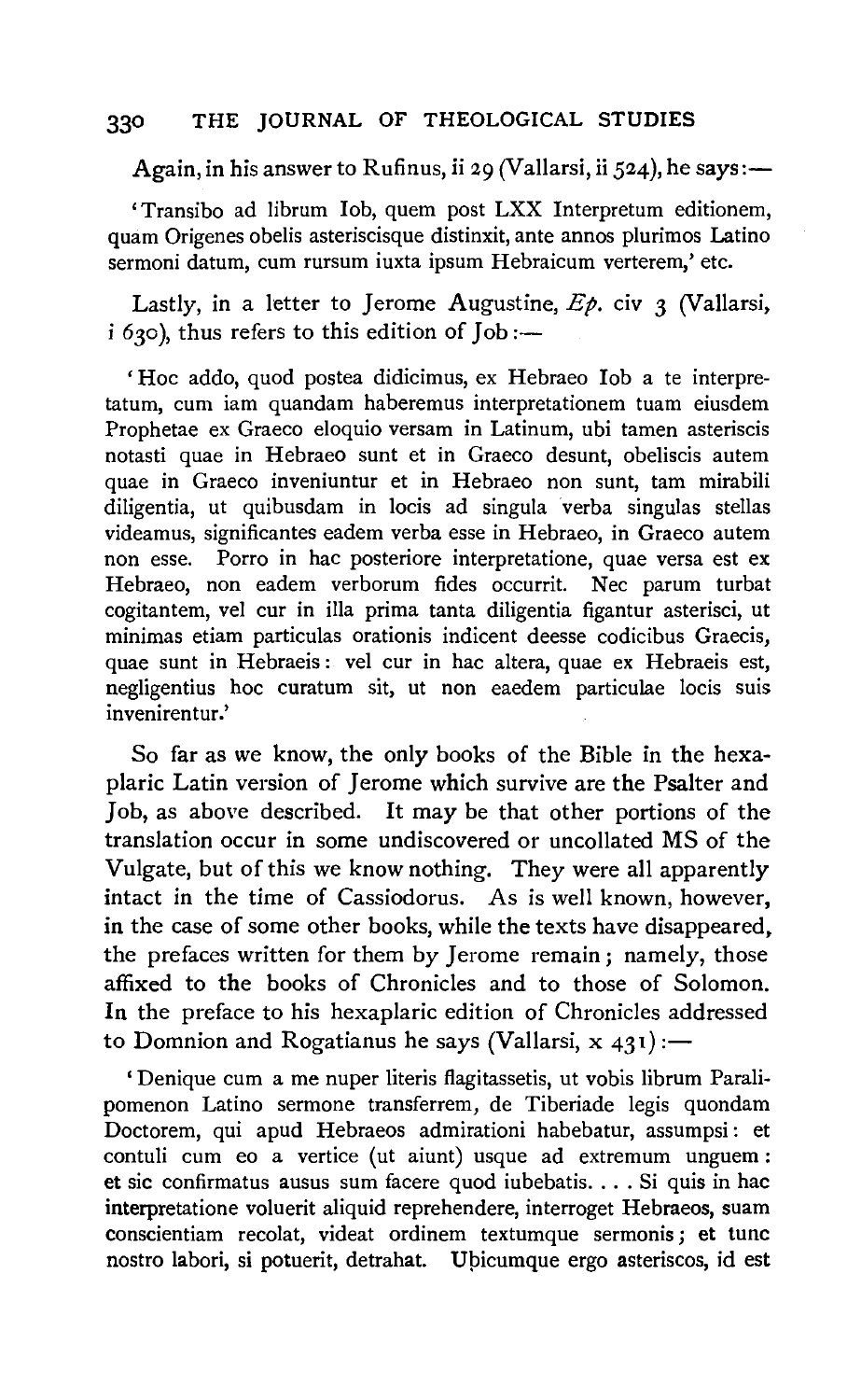stellas, radiare in hoc volumine videritis, ibi sciatis de Hebraeo additum quod in Latinis codicibus non habetur. Ubi vero obelus, transversa scilicet virga praeposita est, illic signatur quid LXX Interpretes addiderint.'

In regard to his translations of the Salomonic books from the Greek he says in the preface to the version of the same books from the Hebrew (Vallarsi, ix 1295) 'Si cui sane Septuaginta interpretum magis editio placet, habet eam a nobis olim emendatam'.

Again, in regard to the Prophets, while neither the texts nor the prefaces remain, a considerable amount of their contents, according to this version, can be recovered from Jerome's elaborate commentaries on the Prophetical books which still survive. In regard to this, Vallarsi long ago said, ' possunt instaurari ex versione ilia, sive emendatione, quam in Commentariis S. Pater suae ex Hebraeo versioni statim subnectit iuxta Septuaginta' (Vita Hieronymi xx 5: Vallarsi, xi 101).

Hody has collected some typical passages from this Commentary in which references to the Latin Hexaplar version are made thus on Isaiah  $x! :=$ 

' *AdEs.4o.* Hoc quod asteriscis notatur: Quia spiritus etc. ex Hebraico et Theodotionis editione additum est. *Ad cap. 5·* Nomen Hierusalem, quod hie a LXX additum est, nee in Hebraeo habetur, nee ullus trium lnterpretum posuit : unde obelo praenotandum est. *Ibid.* Illud autem quod supra dicitur, Et non occidet etc. de Theodotionis editione ex Hebraico additum est. *Ad cap. 52.* In hoc loco nomen Sion a LXX additum est ; et idcirco iugulatum veru. *Ad cap. 55·* Quodque sequitur, Et obnoxii tui erunt in ea, obelo praenotavimus. *In Ier. 2.*  Hoc in LXX non habetur, sed sub asteriscis de Theodotionis editione additum est ; *Ibid.* Pro imagine mortis *(quod Hebraicum habet)* de Theodotione additum est, umbra mortis. *Cap. 31.* Ridicule Latini Codices in hoc loco, ambiguitate verbi Graeci, pro calido lupinos interpretati sunt etc. *Versio tamen Latina, qua ibi utitur Hieronymus, habet* calidum. *In Ezech.* 7· Haec in LXX non habentur, sed in editione eorum de translatione Theod. sub asteriscis addita sunt. *Rursus* : Locus difficilis, et inter Heb. et LXX multum discrepans, quibus pleraque de Theodotionis editione addita sunt, ut aliquam habere consequentiam viderentur' *(op. cit.* pp. 354 sq.).

As we saw in the previous paper, Jerome, in writing to Augustine, speaks of having lost a large part of his first translation by a fraud (' pleraque enim prioris laboris ob fraudem cuiusdam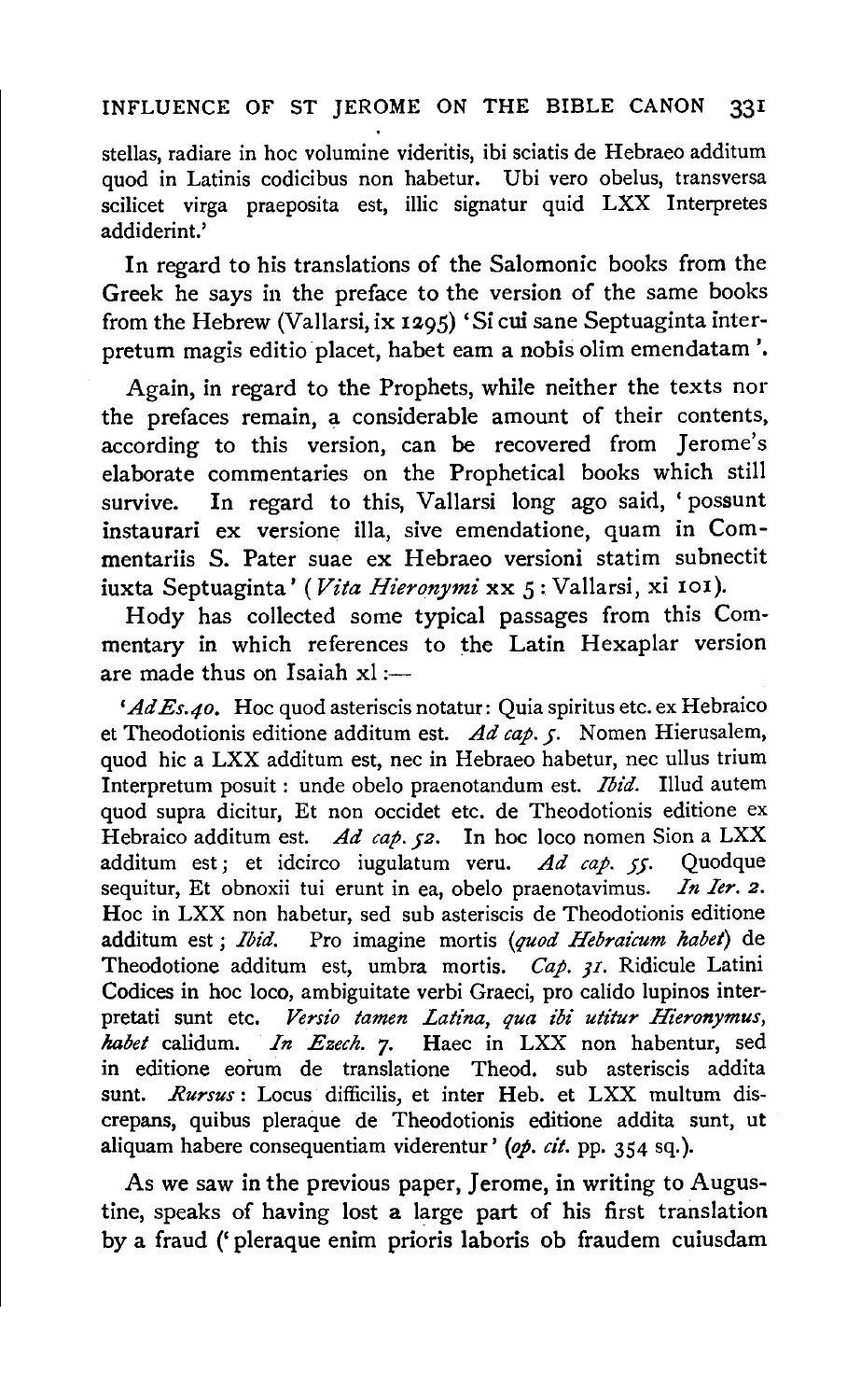amisimus '). As we also saw, the lost books were recovered by Cassiodorus, and we shall return to the matter again when we come to deal with the work of Cassiodorus upon the Canon.

An important question in regard to Jerome's hexaplaric version remains to be discussed, namely, that of his treatment of the deutero-canonical books of the Old Testament in that edition.

This question involves another, namely, what did Origen's hexaplar text really contain? The prime object of the Hexapla was to put the Hebrew text in juxtaposition with the Greek translations ; and the Hebrew text, first in Hebrew characters, and secondly transliterated into Greek characters, occupied its two first columns, being thus placed in the most prominent position.

Now it must be remembered that the deutero-canonical books were not contained in the Hebrew Bible, nor yet in the two Greek translations, that of Aquila and that of Symmachus, which were professedly translations of the Hebrew Bible. So that they were not contained in four out of the six texts which composed the Hexapla, and it seems to me almost certain that they were not contained in the hexaplar edition at all.

Further, it seems to me that the existence of the Tetrapla, which would otherwise have been a quite useless replica of the four Greek columns of the Hexapla, is evidence of this. The Tetrapla in all probability did contain the deutero-canonical books, since it would seem to have placed Origen's syncretic edition of the Kourn or Septuagint in the place of honour which in the Hexapla was occupied by the Hebrew text.

Jerome's translation, however, was (as he expressly says on more than one occasion) taken from the Hexapla. Hence it would follow that his translation of the Old Testament from the Greek, like his similar translation from the Hebrew, was based not on the Greek Canon, but on the Hebrew Canon, and did not contain any of the deutero-canonical books. So far as I know this suggestion has not been made before, at all events on these grounds ; but it seems to be inevitable, and it is remarkably confirmed by the fact that so far as we know no traces of any translation by Jerome of any of the deutero-canonical books *from the Greek* remain, nor does he mention their existence anywhere.

It would seem, therefore, that in.regard to the question of the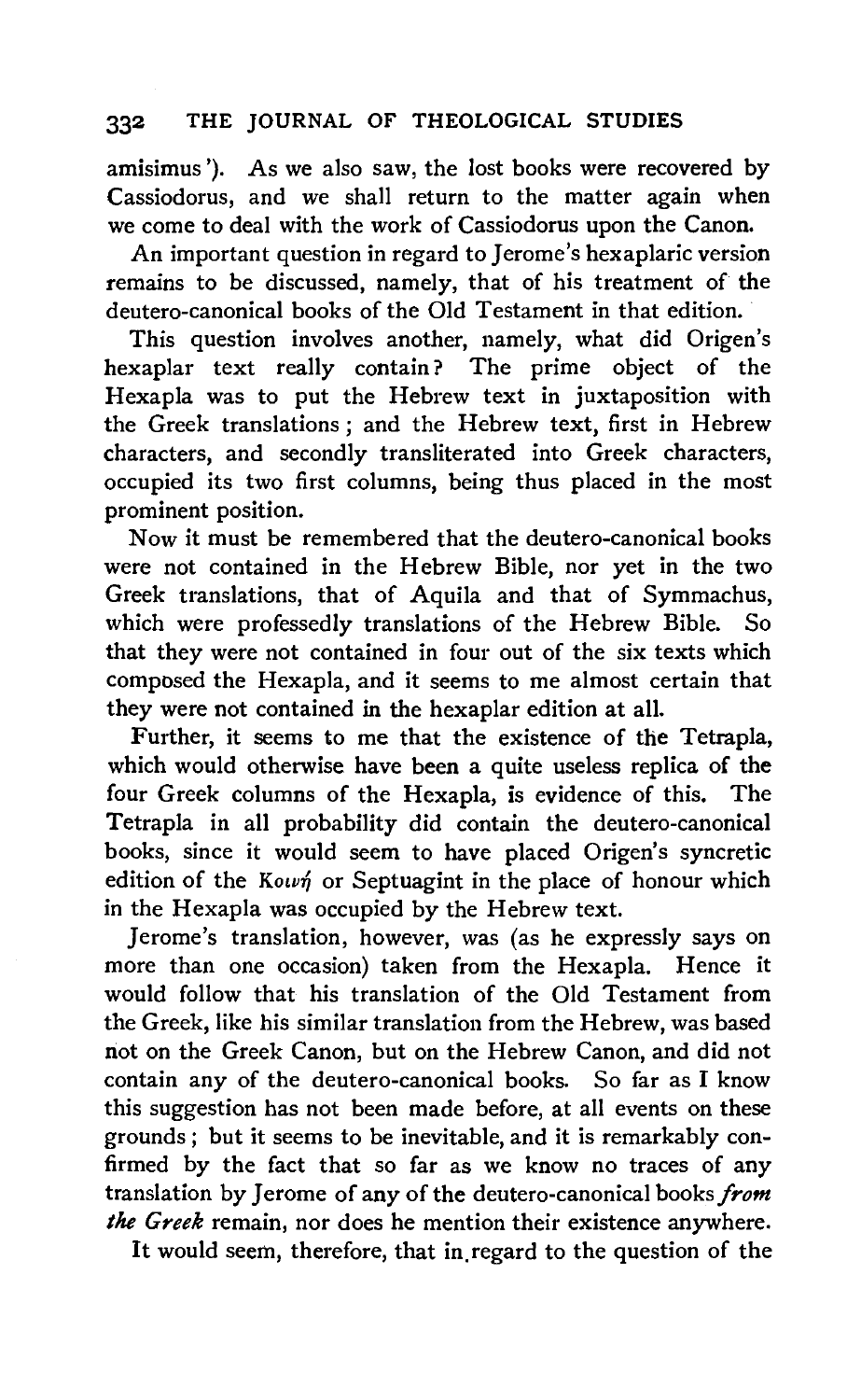Canon Jerome changed his views before he undertook his final translation which was from the Hebrew, and that in both his great translations he adopted the Hebrew Canon. All that he did in *his second translation* was to abandon *the Hexaplaric Greek text* in favour of the Hebrew text. In regard to his adoption of the latter in his second edition, the excuse he made to the world for his change of front on such a critical question was plausible. It was founded on the great variations in the texts of the Greek Bible as contrasted with the uniformity of the Hebrew text. In the preface to his translation of Chronicles from the latter he says (Vallarsi, ix  $1405$ ):-

'Si LXX Interpretum pura, et ut ab eis in Graecum versa est, editio permaneret, superflue me, mi Chromati ... impelleres ut Hebraea volumina Latino sermone transferrem. Quod enim semel aures hominum occupaverat, et nascentis Ecclesiae roboraverat fidem, iustum erat etiam nostro silentio comprobari. Nunc vero cum pro varietate regionum diversa ferantur exemplaria, et germana illa antiquaque translatio corrupta sit atque violata; nostri arbitrii putas, aut e pluribus iudicare quid verum sit aut novum opus in veteri opere cudere, illudentibusque Iudaeis comicum (ut dicitur) oculos configere.'

Jerome here clearly sets out what was his theory when he discarded the Septuagint for the Hebrew text as the ultimate verity. He presently goes on to claim that in effect he is only doing what Origen had done before him when he confronted the various Greek editions with one another, and then corrected the whole by a comparison with the Hebrew. He further claims to be only doing what the authors of the Septuagint themselves had done with smaller available means, and what had been approved by the Apostles since they had used the Septuagint. Thus he says  $(i\dot{b}$ . 1407):-

'Si igitur aliis licuit non tenere quod semel susceperant, et post LXX cellulas, quae vulgo sine auctore iactantur, singulas cellulas aperuere, hocque in Ecclesiis legitur, quod LXX nescierunt ; cur me non suscipiant Latini mei, qui inviolata editione veteri ita novam condidi, ut laborem meum Hebraeis et (quod his maius est) Apostolis auctoribus probem?'

In his preface to Job he goes further and claims that his method is more rational than that of Origen, whose results were obtained by collating a number of contradictory texts and even by interpolation, instead of going, as he had done, to the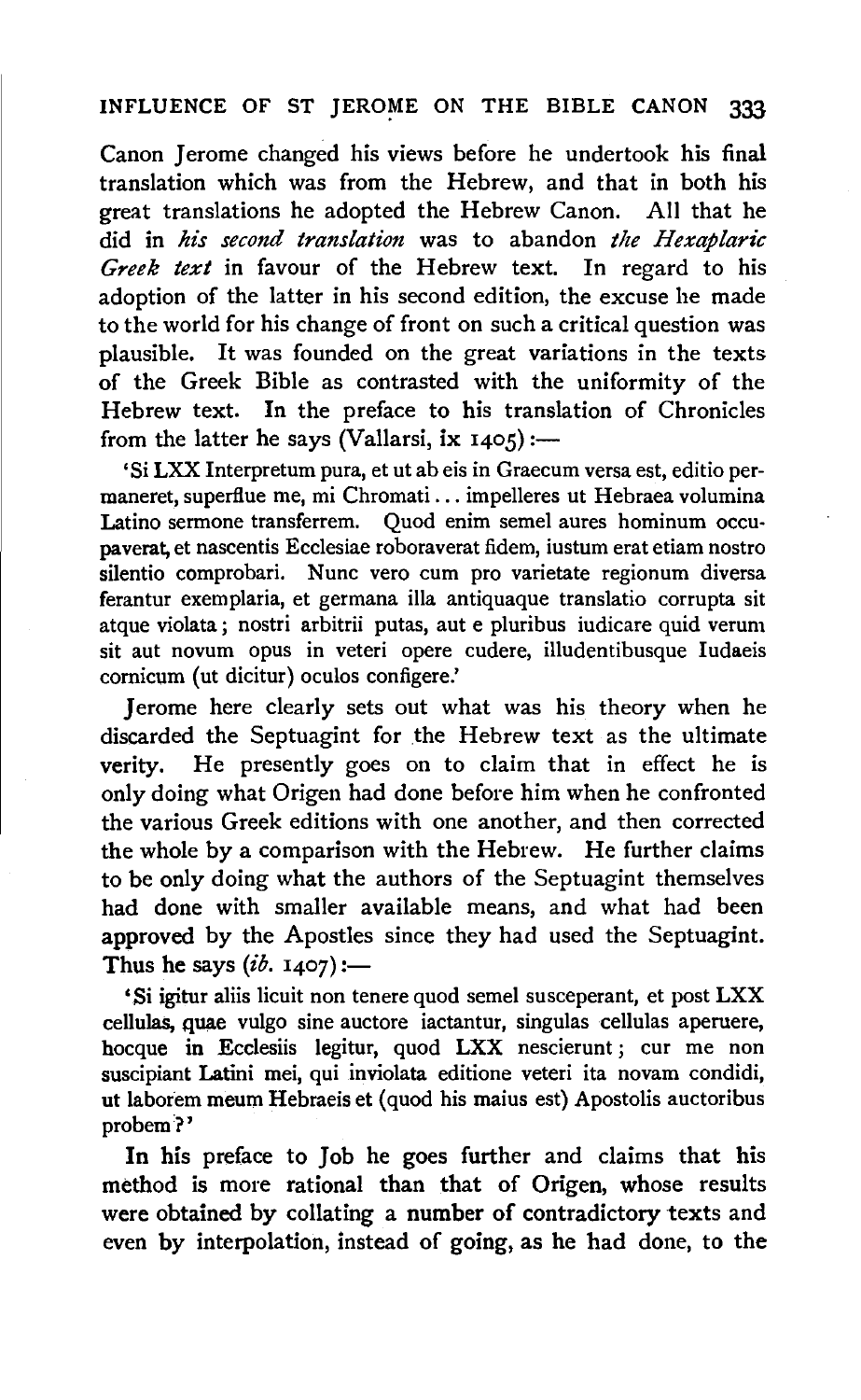fountain-head itself and rigidly abiding by its terms. Nay more; the authors of several of the Greek translations read by Origen were, he urged, not Christians at all, but Jews or Judaizing Ebionites, and were not like himself orthodox Christians, and were therefore likely to sophisticate the sacred book, which he was incapable of doing. Thus he says  $(i\dot{b})$ . ix 1099) :--

'Quod si apud Graecos post LXX editionem, iam Christi Evangelio coruscante, Iudaeus Aquila, Symmachus et Theodotio Iudaizantes haeretici, sunt recepti, qui multa mysteria Salvatoris subdola interpretatione celarunt, et tamen in  $\frac{\partial \mathcal{L}}{\partial x}$  habentur apud ecclesias, et explanantur ab ecclesiasticis viris : quanta magis ego, Christianus de parentibus Christianis natus, et vexillum crucis in mea fronte portans, cuius studium fuit omissa repetere, depravata corrigere, et sacramenta Ecclesiae puro ac fideli aperire sermone ; vel a fastidiosis vel a malignis lectoribus non debeo reprobari ? '

This being his justification he proceeded to put in force without flinching the logical conclusion which it compelled, and to appeal directly to the Hebrew text which he variously called ' Hebraica veritas', 'textus authenticus', or 'solita praesidia'. He claimed that the unadulterated and infallible text of the Bible was to be found in the Hebrew version and in that alone. ' Certe confidenter dicam,' he says, 'et multos huius operis testes citabo, me nihil, duntaxat scientem, de Hebraica veritate mutasse. Sicubi ergo editio mea a veteribus discrepat, interroga quemlibet Hebraeorum, et liquido pervidebis me ab aemulis frustra lacerari.'

This being his theory he carried it out with great painstaking and skill, and sought help from every available source, and notably from such Jews as were willing to help him, and he became himself a very accomplished Hebrew scholar. His translation of the Hebrew Bible to which the name Vulgate has been most erroneously, and, in fact, ridiculously applied, is consequently a work of the highest importance for the recovery and criticism of the Hebrew Bible. It was made long before the Hebrew text was punctuated. The punctuation of the Hebrew text was the great means by which its much belauded uniformity was secured and then preserved by the Masorets, but it involved a large number of arbitrary meanings being attached to critical words.

While Jerome's two translations are of considerable value for recovering the unpunctuated Hebrew text, this must not be too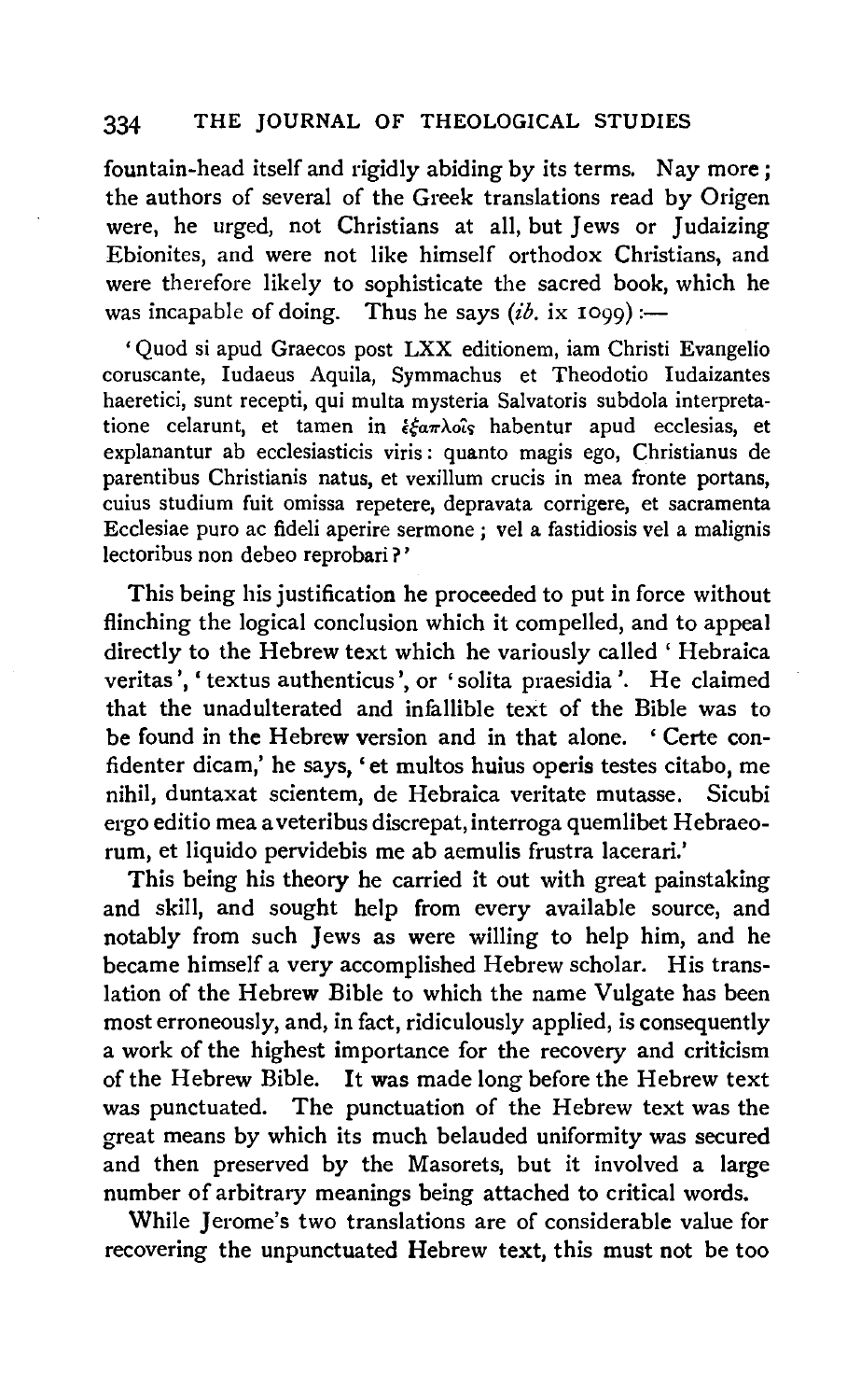much exaggerated, for it has to compete with older rivals in the Targums, in the Syriac Peshitta, and in such parts as exist of the Greek translations of Aquila and Symmachus, all of which were taken from the mother text of the Masoretic Bible more than two hundred years before Jerome made his translations.

On the other hand, in another direction, the introduction of Jerome's versions had a deplorable effect; for it led very largely to the disuse and partially to the loss of a much more important and valuable text, namely the original and true Latin Vulgate.

Let us, however, revert to the deutero-canonical books. It is quite plain from many passages in his works that in Jerome's view the books or portions of books of the Old Testament which were not accepted as canonical by the Jews ought not to be accepted as such by Christians, but to be rigidly excepted from the Christian Bible. As is usual with him, however, he finds means partially to evade and avoid his conclusion when it becomes inconvenient and dangerous. These concessions are not too reputable in so great a scholar and so influential a teacher, since they are based on the supposed necessity of conciliating the Church, and not upon a devotion to more ideal motives.

With the Jews the ultimate test of canonicity was professedly the fact that a particular book occurred in Hebrew. Jerome evaded this rule in regard to two books at least, perhaps in regard to three, on the plea that they existed in 'Chaldee ', which was very closely akin to Hebrew; and he accordingly broke through his practice of not translating any Old Testament book which was not in the Hebrew Canon. His excuse for doing so is contained in the prefaces to the books of Tobias and Judith. Writing to Chromatius and Heliodorus about the former he says  $(Vallarsi, x 1)$  :-

' Exigitis enim ut librum Chaldaeo sermone conscriptum ad Latinum stylum traham ; librum utique Tobiae, quem Hebraei de catalogo divinarum Scripturarum secantes, his quae hagiographa memorant, manciparunt. Feci satis desiderio vestro, non tamen meo studio. Arguunt enim nos Hebraeorum studia : et imputant nobis, contra suum canonem Latinis auribus ista· transferre. Sed melius esse iudicans Pharisaeorum displicere iudicio, et Episcoporum iussionibus deservire, institi ut potui.'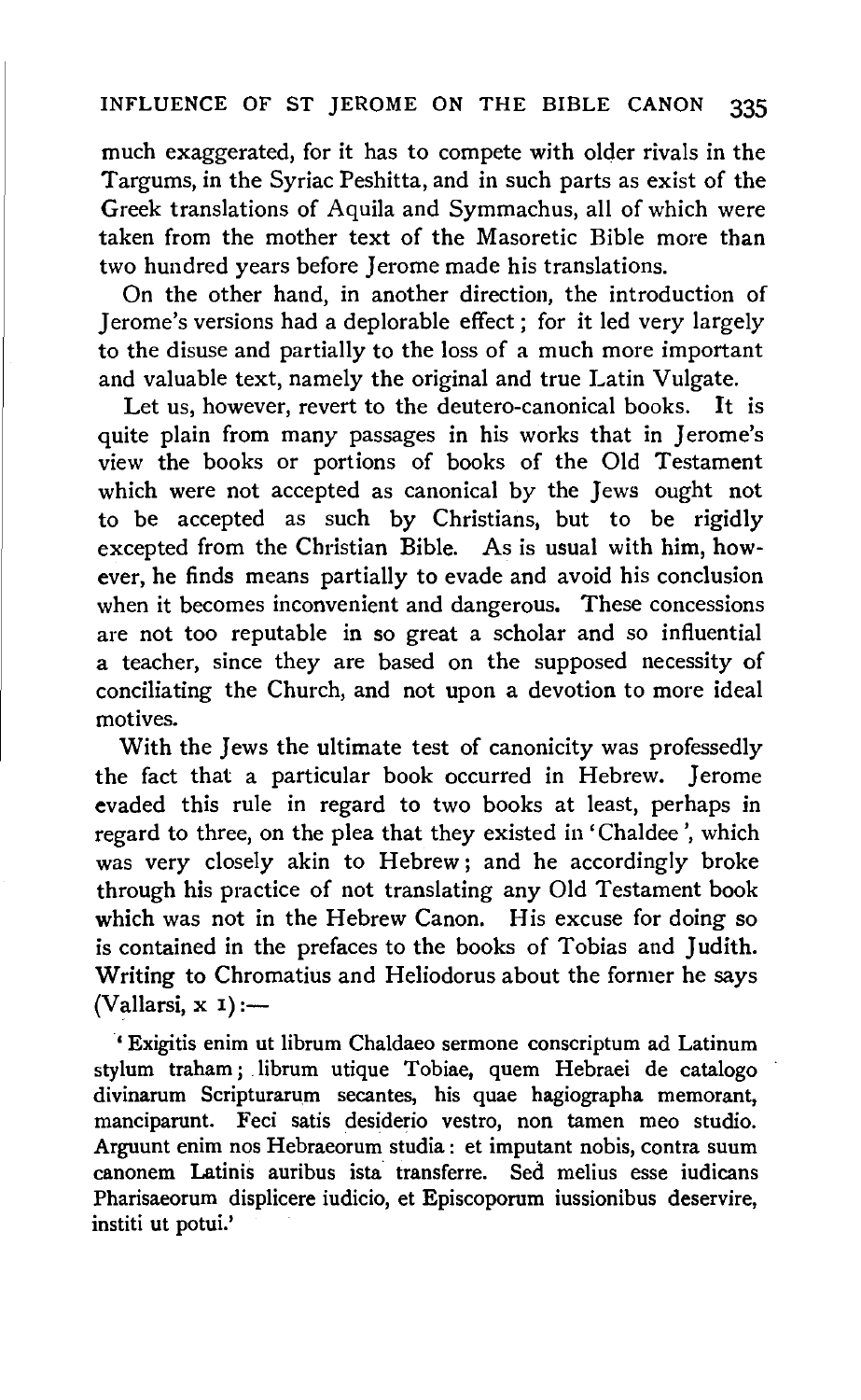In regard to the book of Judith he says (Vallarsi,  $x$  21) :-

' Apud Hebraeos Iiber ludith inter hagiographa legitur: cuius auctoritas ad roboranda illa quae in contentionem veniunt, minus idonea iudicatur. Chaldaeo tamen sermone conscriptus, inter historias computatur. Sed quia hunc Iibrum synodus Nicaena in numero sanctarum Scripturarum legitur computasse, acquievi postulationi vestrae, immo exactioni: et sepositis occupationibus, quibus vehementer arctabar, huic unam lucubratiunculam dedi, magis sensum e sensu, quam ex verbo verbum transferens. Multorum codicum varietatem vitiosissimam amputavi. Sola ea quae intelligentia integra in verbis Chaldaeis invenire potui, Latinis expressi.'

Hody mentions a Bible in the Bodleian 'NE. F.  $6, 7, 8$ ', containing two Latin editions of Judith, one with the preface above abstracted and thus explaining itself ; and the other without a preface, which may be the old Vulgate.

Jerome's version of Tobit was very generally incorporated in the Latin Bibles.

Besides Judith and Tobit, Jerome apparently also translated the first book of Maccabees, of which he had found a copy in Hebrew, although it was excluded from the Jewish Canon (' Maccabaeorum primum librum Hebraicum repperi '). Hody says he did not translate this book, nor yet that of Ecclesiasticus ; but Dr Swete tells us that the former exists in two versions in Latin, one of which has taken its place in the official Latin Bible, while another is preserved in a St Germain and a Madrid MS. One of these two versions is very probably a translation of the book by Jerome.

As I shewed (vol.  $x$  p. 496), Jerome tells us that he had found a Hebrew text of Ecclesiasticus, but none of Wisdom, which was written in a Greek idiom and according to some was composed by Philo. Neither of these books, he says positively, any more than those of Judith, Tobit, and Maccabees, did the Church receive as canonical. 'Sicut ergo ludith et Tobiae et Macchabaeorum libros legit quidem Ecclesia, sed inter canonicas Scripturas non recipit; sic et haec duo volumina legit ad aedificationem plebis, non ad auctoritatem ecclesiasticorum dogmatum confirmandam' (Vallarsi, ix  $1293$ ), which is an extraordinary statement in view of the available evidence to the contrary.

In his preface to Jeremiah Jerome says of the book of Baruch,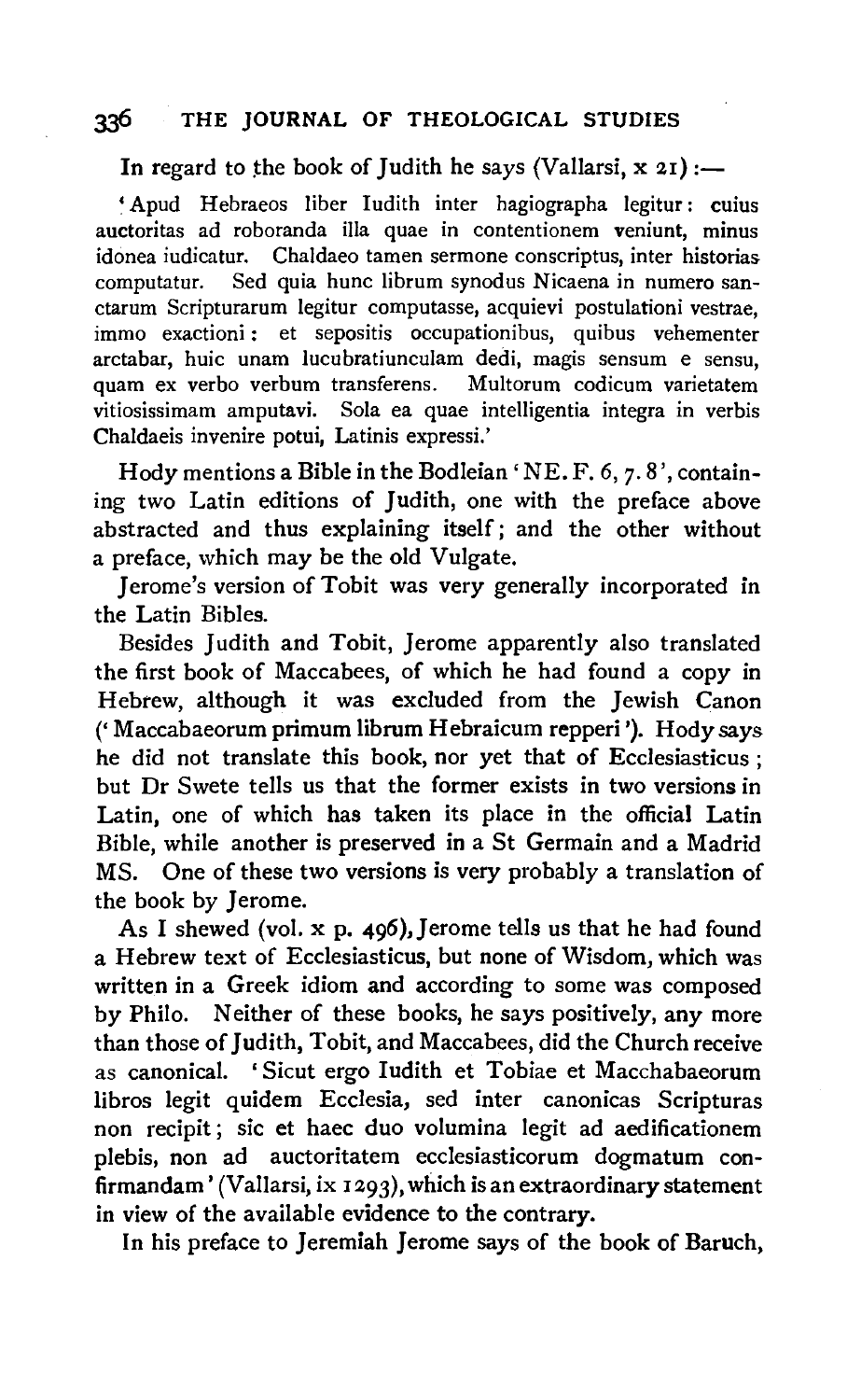'Librum autem Baruch notarii eius (i.e. Ieremiae) qui apud Hebraeos nec legitur nec habetur praetermisimus' (Vallarsi, ix 783).

In regard to the Greek fragments of Esther, he speaks thus in certain headlines  $(ib. 1581)$  :-

'Quae habentur in Hebraeo plena fide expressi: haec autem quae sequuntur scripta reperi in editione vulgata, quae Graecorum lingua et literis continetur. Et interim post finem libri hoc capitulum ferebatur, quod iuxta consuetudinem nostram obelo, i. e. veru, praenotavimus.'

Further on he adds several explanatory paragraphs, thus  $:$ 

' ... Hoc quoque principium erat in editione vulgata quod nee in Hebraeo nee apud ullum fertur interpretum .... Quae sequuntur, in eo loco posita erant ubi scriptum est in volumine. . . . Quae in sola vulgata editione reperimus ..•. Quae sequuntur post eum locum scripta reperi ubi legìtur. ... Nec tamen habentur in Hebraico, et apud nullum penitus feruntur Interpretum. . . . Haec quoque addita reperi in editione vulgata.... Exemplar Epistolae Regis Artaxerxis ... quod et ipsum in Hebraico volumine non habetur.'

Then again before the story of Susanna in Daniel *(ib.* 1399), 'Hucusque Danielem in Hebraeo volumine legimus. Caetera quae sequuntur usque ad finem libri de Theodotionis editione translata sunt.' Before the Song of the three children *(ib.* 1873), ' Quae sequuntur in Hebraeis voluminibus non reperi '. At the end of the same song we read, 'Hucusque in Hebraeo non habentur : et quae posuimus, de Theodotionis editione translata sunt'. In regard to Bel and the dragon no comment apparently appears in the text, but in the preface to Daniel we read *(ib.*   $1361$  :-

'Difficultatem vobis Danielis ostenderem qui apud Hebraeos nec Susannae habet historiam, nee hymnum trium Puerorum, nee Belis draconisque fabulas, quas nos, quia in toto orbe dispersae sunt, veru anteposito easque iugulante, subieeimus, ne videremur apud imperitos magnam partem voluminis detruneasse.'

It would seem that in regard to the fragments of Daniel and Esther, while he declined to translate them, he incorporated the old Vulgate in his new edition.

It is perfectly plain, however, that Jerome excluded from his Canon the books of Tobias, Judith, Baruch, Ecclesiasticus, Wisdom, the Prayer of Manasses, I and 2 Maccabees, and the fragments of Esther and Daniel. Some of these, he tells us, were

VOL. XI. Z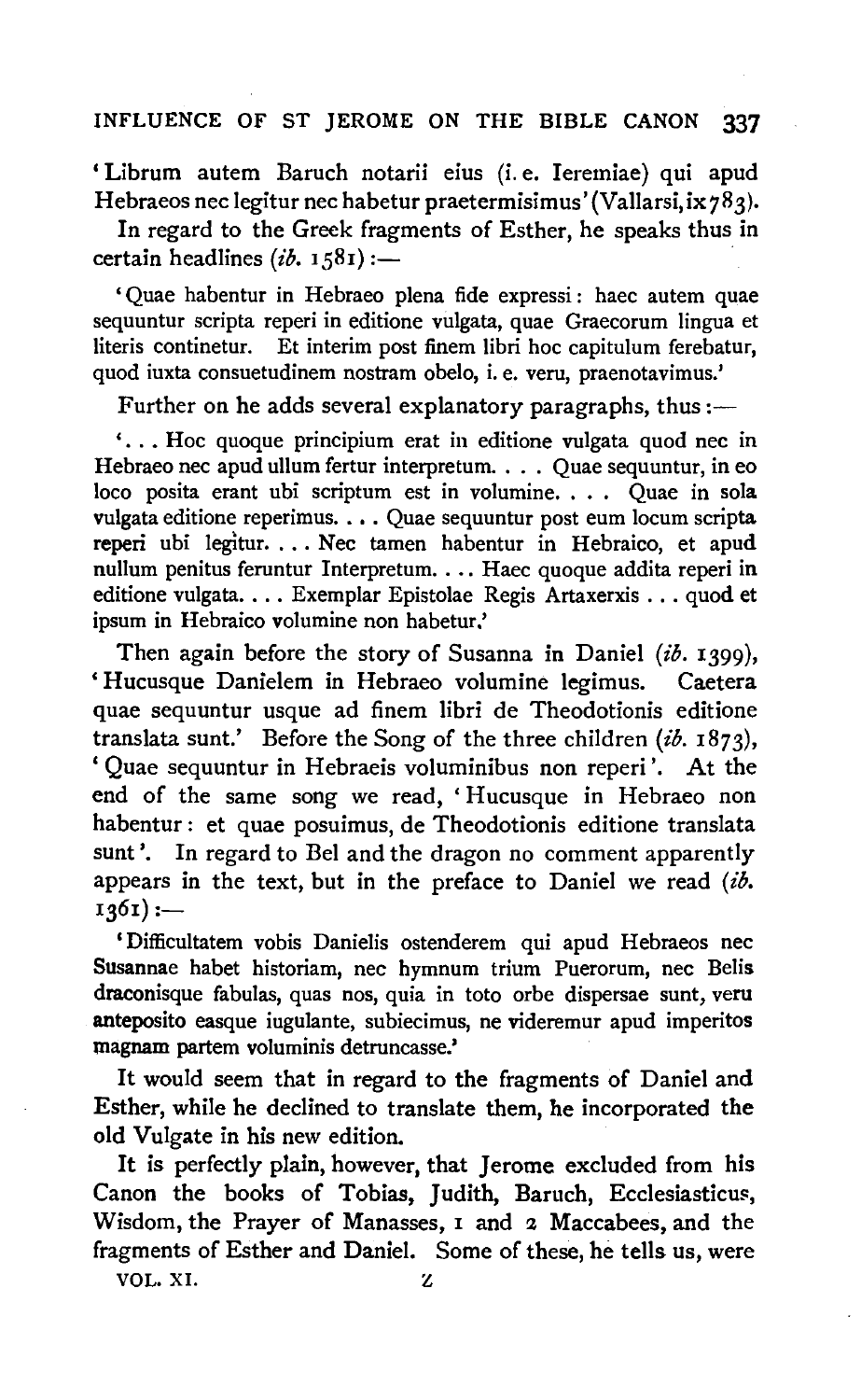accepted as hagiographa, and read as such by the Jews ; others were not used by the Jews, but had been accepted by the Church as containing godly teaching, yet were not to be used for establishing doctrine.

To them he applies in the *Prologus Galeatus* the term 'Apocrypha', not in its modern sense but as it was used by the fathers generally in the sense of extra-canonical, and unauthorized by the Church as a test of doctrine. It was left for the Reformed theologians of the sixteenth century to make a much more opprobrious and unjustifiable use of the term as applied to these books, thus confounding the so-called deuterocanonical books with works actually rejected by the Church as entirely sophistical and false.

Two only of the books hitherto widely received, one of them, so far as we know, universally, did Jerome entirely and scornfully reject, namely the book styled 'Esdras A' in the great Greek Codices which he referred to as Third Esdras, and the apocalyptic book known as Fourth Esdras. Of these he says in his preface to Ezra and Nehemiah (Vallarsi, ix  $1523$ ):-

'Nec quem quam moveat quod unus a nobis editus liber est, nec apocryphorum tertii et quarti somniis delectetur : quia et apud Hebraeos Ezrae Neemiaeque sermones in unum volumen coarctantur; et quae non habentur apud illos, nee de viginti quatuor senibus sunt, procul abiicienda...'

I shall have more to say about them later on.

Jerome's new translation from the Hebrew was no doubt an epoch-making work and created a wide sensation in the Church. A good proof of this is the fact that it was in part retranslated into Greek, in which language several translations already existed. Among Jerome's friends at Bethlehem was a learned Greek named Sophronios. He became involved in a controversy with a Jew who raised questions about some of his quotations from the Psalms as not being consistent with the Hebrew text. He accordingly asked Jerome to translate that book afresh from the Hebrew, which he did. Afterwards, we are told, Sophronios in turn translated Jerome's later Latin versions of the Psalms and Prophets into Greek, and the result was much appreciated in the East. It is said that no part of this work survives. If it were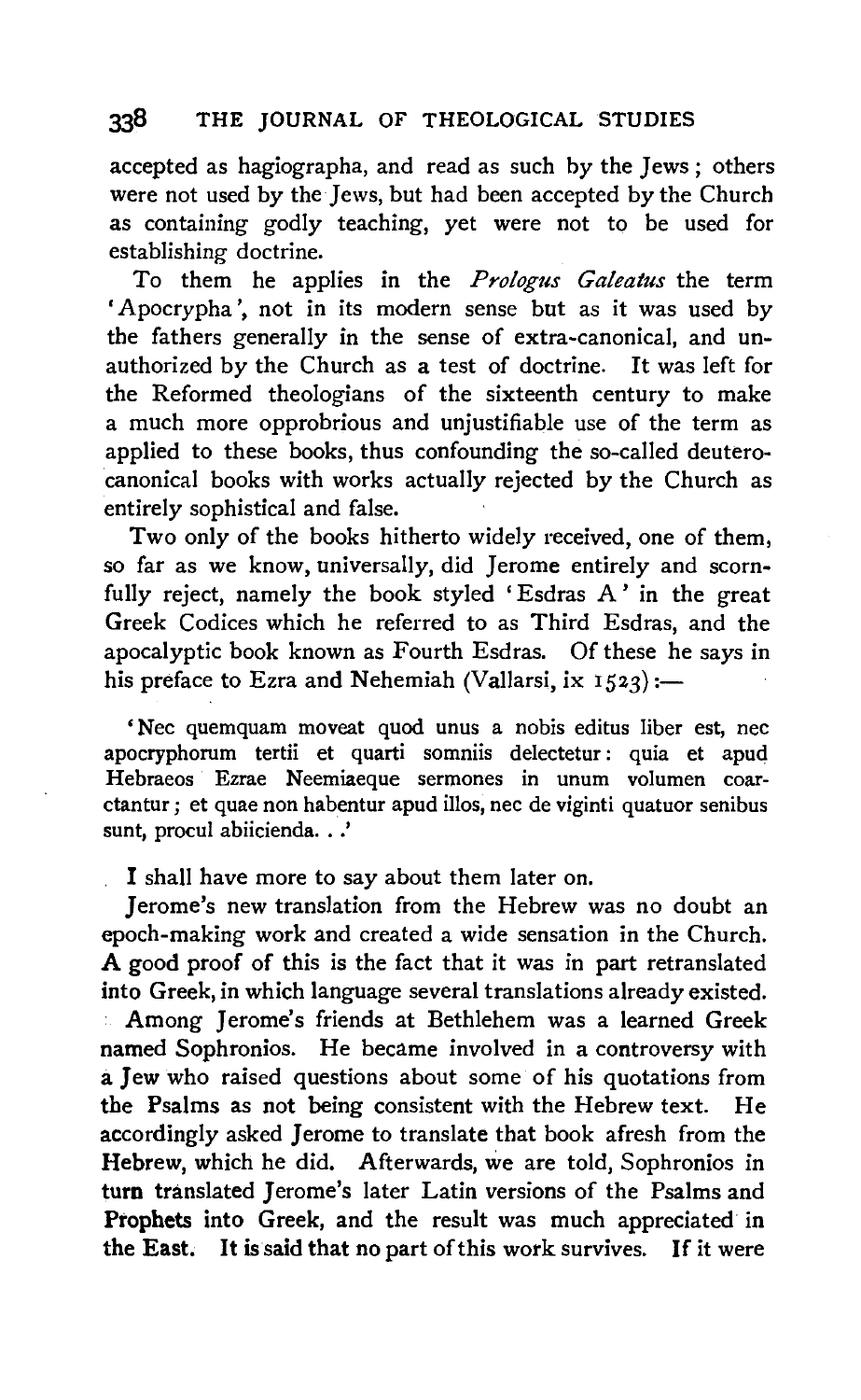recovered it would, of course, be useful in the textual criticism of Jerome's Latin version.

Jerome's tampering in several ways with the received Canon and text of the Bible did not fail to arouse almost immediate opposition. His translations, as we have seen, were made piecemeal. His reputation was so great, however, that they were speedily known, as we shall see later, over a wide area, and notably they were soon known in the African dioceses where his great contemporary Augustine presided, and where they apparently caused great trouble.

This was expressed in more than one letter written by Augustine to Jerome himself, in which he spoke of what he deemed Jerome's dangerous innovations. I will quote some paragraphs from these letters. In one of them he writes  $(E\phi)$ , civ 4: Vallarsi, i 630) :-

'Ego sane te mallem Graecas potius Canonicas nobis interpretari scripturas, quae LXX Interpretum auctoritate perhibentur. enim erit, si tua interpretatio per multas Ecclesias frequentius coeperit lectitari, quod a Graecis Ecclesiis Latinae Ecclesiae dissonabunt, maxime quia facile contradictor convincitur, Graeco prolato libro, id est, linguae notissimae. Quisquis autem in eo quod ex Hebraeo translatum est, aliquo insolito permotus fuerit, et falsi crimen intenderit, aut vix aut numquam ad Hebraea testimonia pervenietur, quibus defendatur obiectum. Quod si etiam perventum fuerit, tot Latinas et Graecas auctoritates damnari quis ferat? Hue accedit quia etiam consulti Hebraei possunt aliud respondere ; ut tu solus necessarius videaris, qui etiam ipsos possis convincere : sed tamen quo iudice mirum si potueris invenire.'

Again in a second letter he writes  $(E_p)$ . lvi 2: ib. 299):-

' Petimus ergo, et nobiscum petit omnis Africanarum Ecclesiarum studiosa societas, ut in interpretandis eorum libris, qui Graece scripturas nostras quam optime tractaverunt, curam atque operam impendere non graveris. Potes enim efficere, ut nos quoque habeamus illos tales viros, et unum potissimum, quem tu libentius in tuis literis sonas. De vertendis autem in linguam Latinam sanctis literis canonicis laborare te nollem, nisi eo modo quo Iob interpretatus es: ut signis adhibitis, quid inter hanc tuam et LXX, quorum est gravissima auctoritas, interpretationem distet, appareat. Satis autem nequeo mirari, si aliquid adhuc in Hebraicis literis et exemplaribus invenitur, quod tot interpretes illius linguae peritissimos fugerit. Omitto enim LXX, de quorum vel consilii vel maiore spiritus concordia, quam si unus homo esset, non audeo in aliquam partem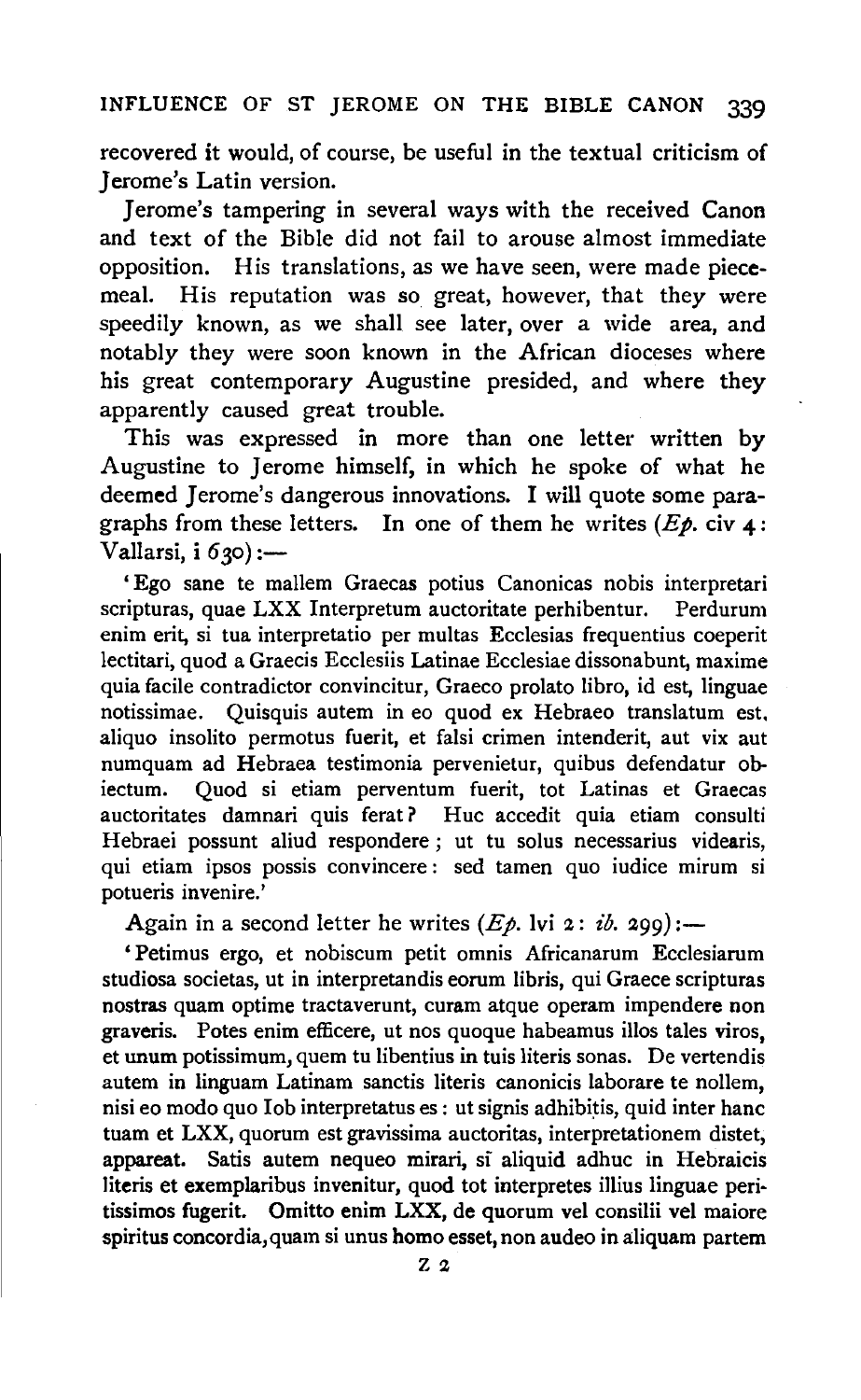certam ferre sententiam, nisi quod eis praeeminentem audoritatem in hoc munere sine controversia tribuendam existimo. Illi me plus movent, qui cum posteriores interpretarentur, et verborum locutionumque Hebraearum viam atque regulas mordicus (ut fertur) tenerent, non solum inter se non consenserunt, sed etiam reliquerunt multa, quae tanto post eruenda et prodenda remanerent. Si enim obscura sunt, te quoque in illis falli potuisse creditur. Si autem manifesta, illos in eis falli potuisse non creditur. Huius igitur rei pro tua caritate expositis causis, certum me facias obsecraverim.'

In another letter he speaks more plainly of the troubles caused in the African Church by the new Bible, as many people deemed it *(Ep.* cxvi 35: *£b.* i *77* 5).

' Ideo autem desidero interpretationem tuam de LXX, ut et tanta Latinorum interpretum, qui qualescunque hoc ausí sunt, quantum possumus imperitia careamus : et hi, qui me invidere putant utilibus laboribus tuis, tandem aliquando, si fieri potest, intelligant, propterea me nolle tuam ex Hebraeo interpretationem in Ecclesiis legi, ne contra LXX auctoritatem, tanquam novum aliquid proferentes, magno scandalo perturbemus plebes Christi, quarum aures et corda illam interpretationem audire consueverunt, quae etiam ab apostolis approbata est. Unde et illud apud Ionam virgultum, si in Hebraeo nee hedera est nee cucurbita sed nescio quid aliud; quod trunco suo nixum, nullis sustentandum adminiculis erigatur, mallem iam in omnibus Latinis cucurbitam legi. Non enim frustra hoc puto LXX posuisse, nisi quia et huic simile sciebant.'

The result of this strong feeling in the African churches was seen in the pronouncements of those churches on the subject of the Canon, not made once but reiterated at more than one provincial synod, and confirmed by the adherence of the Legate of Rome, in which the Septuagint Canon was affirmed very plainly, while the Hebrew Canon and Jerome's arguments in its favour were ignored. I emphasized this fact in a previous paper  $(7. T. S. vii p. 350)$ . It is notable that the first of these pronouncements was made at the Council of Hippo in 393 at the very time when Jerome was abandoning his old adherence to the Septuagint in favour of his new rabbinical views as to the Old Testament text. It was reaffirmed at the first Council of Carthage in 397, and more authoritatively at the Second in 419, when the Pope was represented by Faustinus bishop of Potentia. These councils, in fact, merely reaffirmed the pronouncement of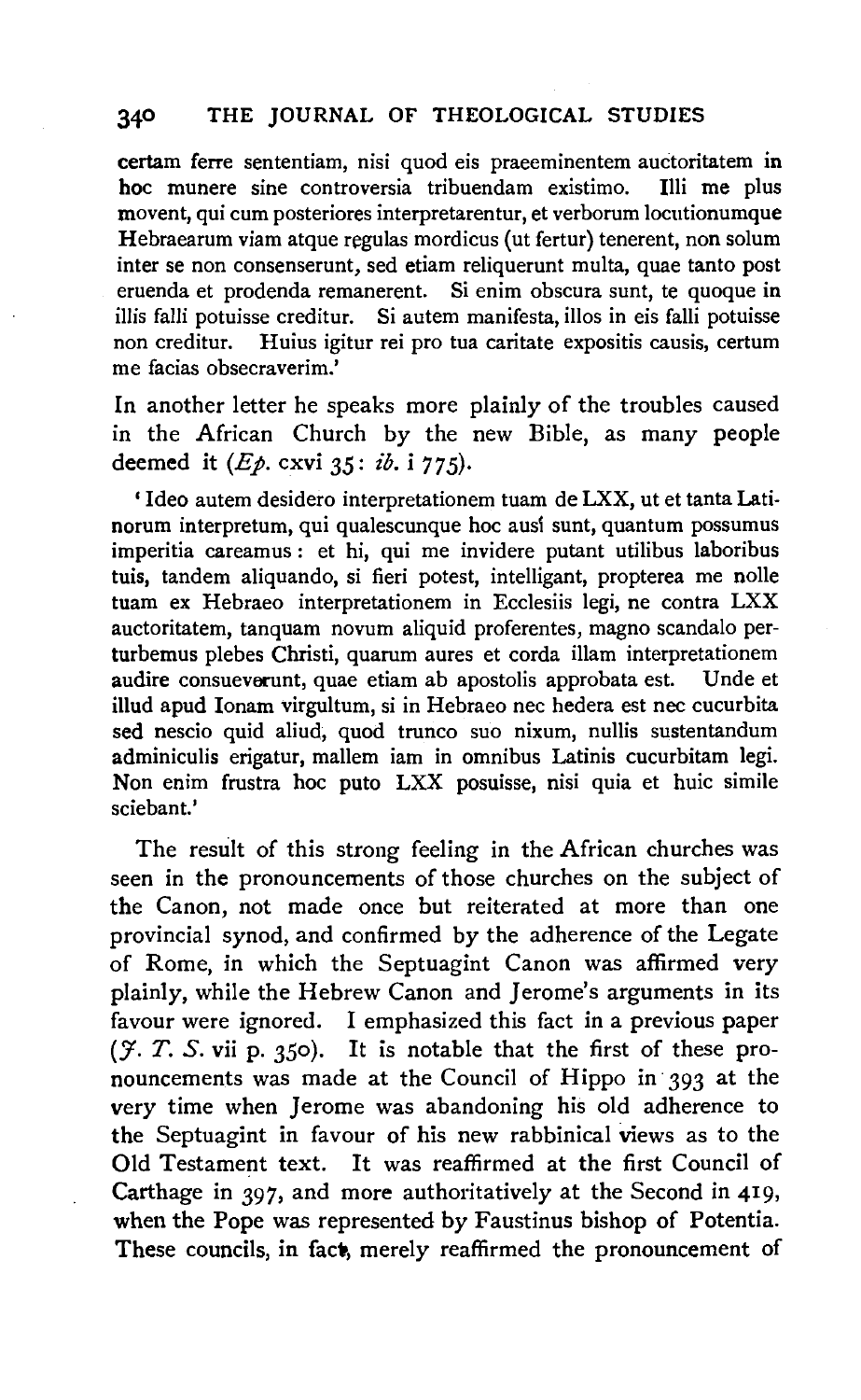the Roman Council of  $382$ , which was held under Damasus, as we have seen, and they are absolutely conclusive as to the voice of the Western Church on the subject of the Canon at the end of the fourth and beginning of the fifth century.

It will be well to put in juxtaposition with the pronouncements of these councils the views of Augustine himself as to the legitimate contents of the Bible ; for no one represented the voice of the African branch of the Western Church at this time with more authority. In the *De Doctrina Ckristiana* ii 8, written about the year  $400$ , he says:-

' In Canonicis autem Scripturis Ecclesiarum Catholicarum quamplurium auctoritatem sequatur, inter quas sane illae sunt, quae Apostolicas sedes habere et Epistolas accipere meruerunt. Tenebit igitur hunc modum in Script. Canonicis, ut eas quae ab omnibus accipiuntur Ecclesiis Cathol. praeponat eis quas quaedam non accipiunt; in eis vero quae non accipuntur ab omnibus, praeponat eas quas plures gravioresque accipiunt eis quas pauciores minorisque auctoritatis Ecclesiae tenent. Si autem alias invenerit a pluribus, alias a grandioribus haberi, quanquam hoc facile invenire non possit, aequalis tamen auctoritatis eas habendas puto. Totus autem Canon Scripturarum in quo istam considerationem versandam dicimus, his libris continetur : Quinque Moyseos ... et uno libro Iesu Nave, uno Iudicum, uno libello qui appellatur Ruth qui magis ad Regnorum principium videtur pertinere, deinde quatuor Regnorum, et duobus Paralipomenon, lob, Tobias, et Ester, et Iudith, et Machabaeorum libri duo, et Esdrae duo ... Prophetae in quibus David unus liber Psalmorum, et Salomonis tres, Proverbiorum, Cantica canticorum, et Ecclesiastes. Nam illi duo libri, unus qui Sapientia et alius qui Ecclesiasticus inscribitur de quadam similitudine Salomonis esse dicuntur: nam Iesus filius Sirah eos scripsisse constantissime perhibetur, qui tamen quoniam in auctoritatem recipi meruerunt, inter Propheticos numerandi sunt. Reliqua sunt eorum libri, qui proprie Prophetae appellantur, duodecim Prophetae libri singuli, qui connexi sibimet, quoniam nunquam seiuncti sunt, pro uno habentur. . . . Deinde quatuor Prophetae sunt maiorum voluminum, Isaias, Ieremias, Daniel, Ezechiel. His quadraginta quatuor libris Testamenti veteris terminatur auctoritas. Novi autem, quatuor libris Evangelii •.. quatuordecim Epistolis Pauli Apostoli .•. Petri duabus, tribus Iohannis, una Iudae, et una Iacobi, Actibus Apostolorum libro uno, et Apocalypsi lohannis libro uno.

It is plain, therefore, that Augustine was completely at one with the African Councils and the Roman Council of 382 as to the legitimate contents of the Canon.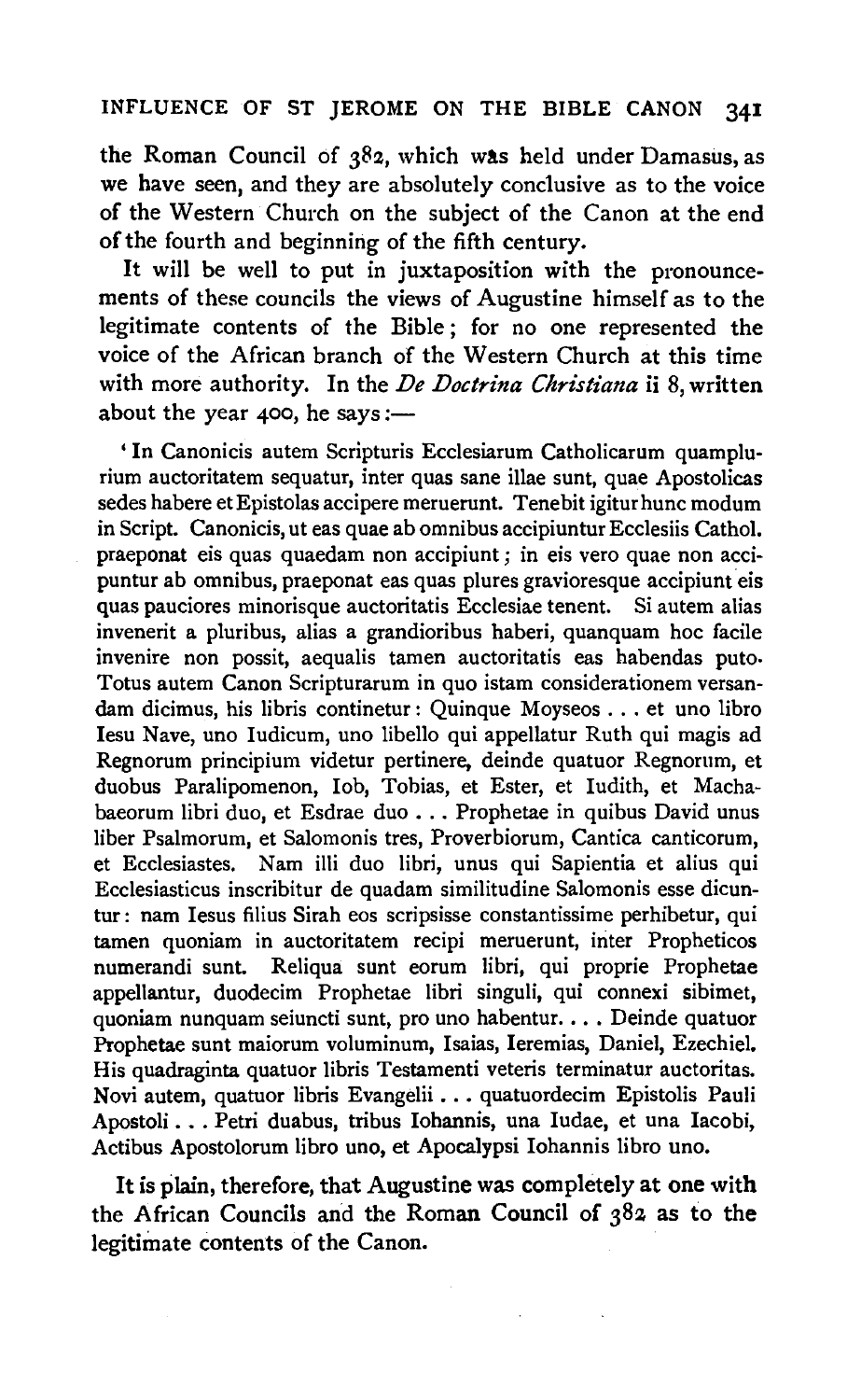It is a remarkable fact that notwithstanding this very emphatic expression of the opinion of the corporate Western Church on the matter, Jerome, who professed to treat the voice and decision of that Church as dominant and conclusive, should have continued to maintain and disseminate an entirely different view of what constituted the Canon, and that he should have been permitted to do so without any direct official protest and censure, and it shews the personal prominence which he had attained.

His views were not, however, allowed to pass without individual protests from other famous theologians. We have seen how the opinion of the African Church in the matter was voiced by Augustine. That of Italy was expressed by a more aggressive champion, namely Rufinus, one of the most remarkable churchmen of the second half of the fourth century, of whom it is little short of a scandal that no modern critical Life exists, nor a critical edition of his collected works. His reputation has been greatly minimized by the champions of Jerome, who have accepted Jerome's fierce rhetoric and unmeasured abuse as a justification of their own mean opinion of Rufinus as man and as scholar. Tyrannius Rufinus was born probably about *345*  at Concordia in North Italy, and baptized at Aquileia about A.D. 371. Having adopted the monastic life, he went to the East, and spent the next twenty-six years of his life in Egypt and Palestine. He died at Messina in Sicily in the year 410 or 4II. He was an early friend of Jerome when both were eager students and followers of Origen. When Jerome visited Gaul, Rufinus asked him to secure for him a copy of St Hilary's *Commentarii in Psalmos* and *de Synodis*, thus proving how far the reputation of the great bishop of Poitiers had reached. He and Jerome went together to the East about 371; about 379 he settled at Jerusalem and there he resided for eighteen or twenty years, and there he was ordained. When Jerome himself settled in the East they renewed their intercourse and remained close friends till about the year 393, and Jerome's references to him up to this time are complimentary and friendly. But there ensued a difference between the two which developed into a bitter hostility, and in the controversy which followed Jerome's skill in vituperation was exercised to the full, and no more unedifying spectacle exists in Church history than the language he used in regard to his old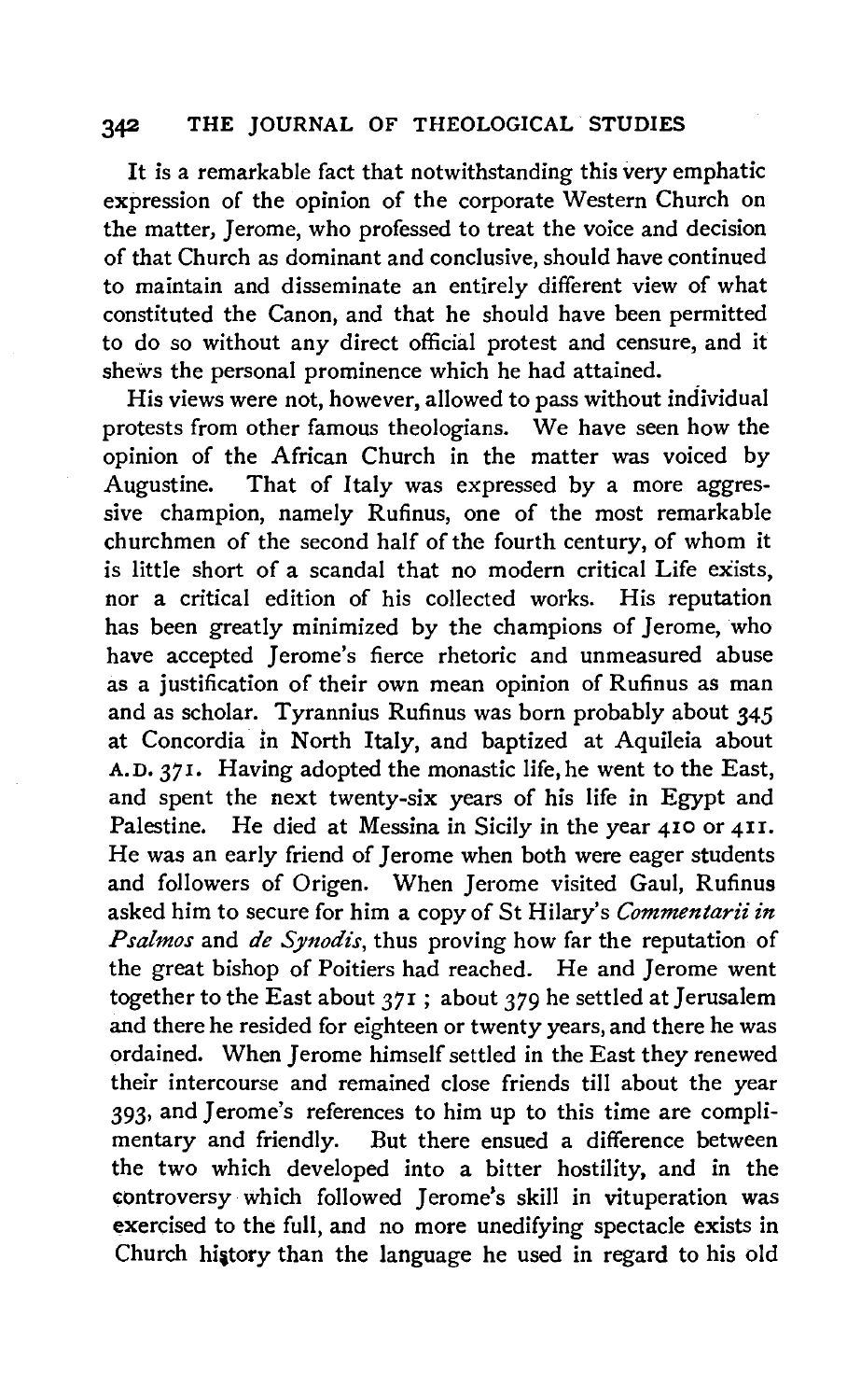friend of so many years' standing. At this moment Origen's memory was being sharply pursued in many quarters, and both J erome and Rufinus were suspected, not without justice, of having been his followers. Jerome, who was very nervous when his orthodoxy was in question, clearly saw that the tide was running strongly against his former inspirer and teacher, and abandoned his allegiance. Rufinus remained faithful and even published a translation of the *de Principiis.* In his preface he refers to Jerome's early devotion to their theological father, and to the handsome things Jerome had once said of him. These compliments Jerome now found inconvenient. He called them *fictae /audes* and repudiated them with the energy with which Erasmus, who was in many ways very like Jerome, when in an analogous position, repudiated the compliments of Oecolampadius.

From this time to the end of their lives, with but a short interval, the separation between the two scholars was acute and bitter. Especially was it bitter on the part of Jerome, who has largely secured the ear of the orthodox world from the fact of his having been regarded for so many centuries as the senior Doctor of the Church. But his abuse and misrepresentations ought long ago to have been completely discounted by the simple means of an appeal to the opinions held of the real character and endowments of Rufinus by two such judicial and reputable judges as St Augustine and Gennadius. The golden words of the former may be read in the letter of rebuke he wrote to Jerome when the latter had sent him his abusive attack on Rufinus ; while Gennadius speaks of him as follows *(de vir. illust.* 17) :-

' Rufinus Aquileiensis presbyter non minima pars fuit doctorum Ecclesiae et in transferendo de Graeco in Latinum elegans ingenium habuit. Denique maximam partem Graecorum bibliothecae Latinis exhibuit ... Sed et obtrectatori opusculorum suorum respondit duobus voluminibus, arguens et convincens se Dei intuitu et ecclesiae utilitate, auxiliante Domino, ingenium agitasse; illum vero aemulationis stimulo incitatum ad obloquium stylum vertisse.'

Dr Fremantle in his account of Rufinus in Smith's *Dictionary of Christian Biography* expresses an opinion worth quoting, when he says, ' His attempt to make peace, and his refusal to reply to Jerome's last invectives, though the tempta-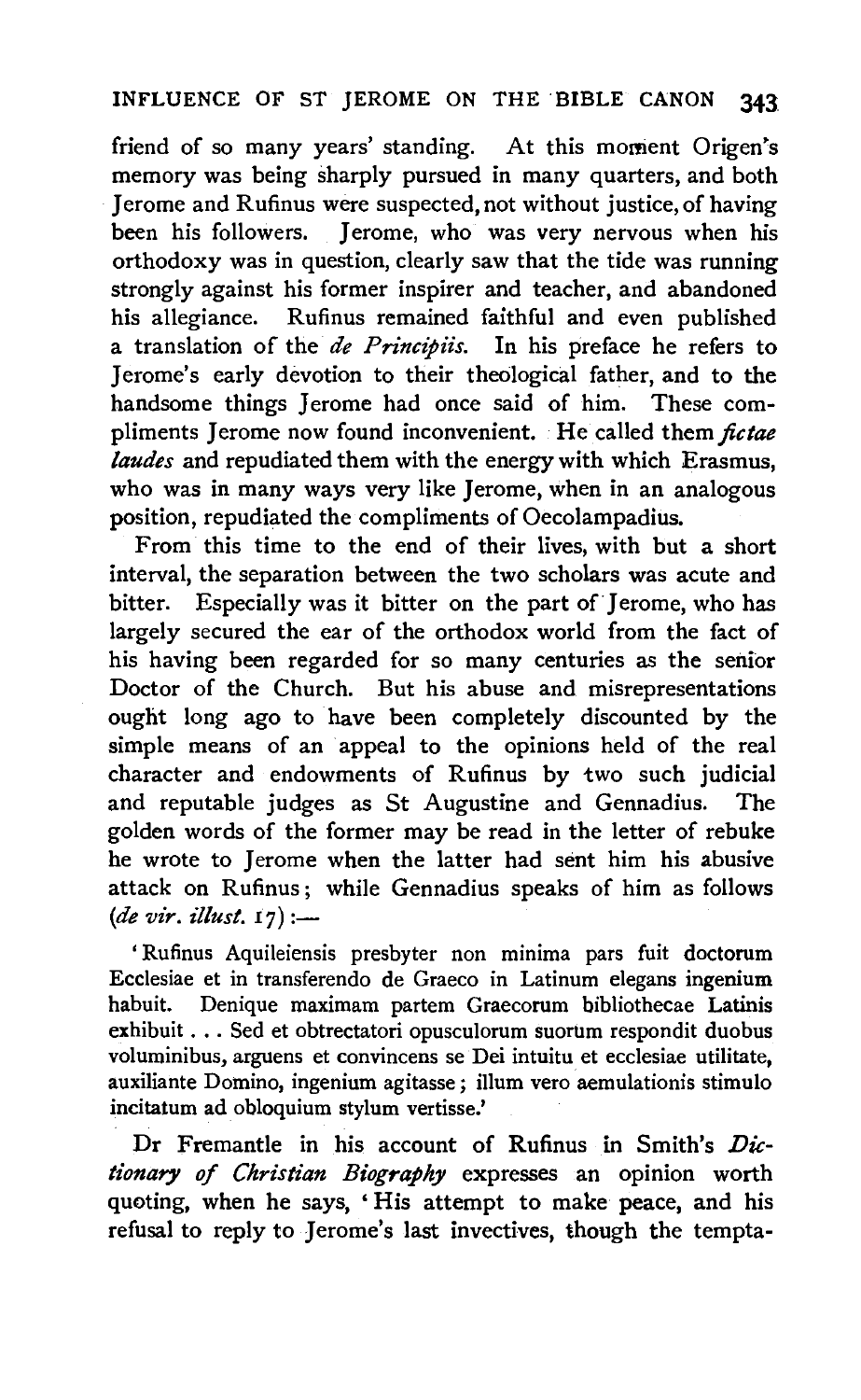tion offered by a violent attack in answer to a peaceful letter was great, shews a high power of self-restraint, and a consciousness of holding a secure position' (op. cit. iv. 560).

All this should be kept in the memory in judging of the polemics between the two men, nor must we forget the fact that in scholarship they were in their several ways on a par. It is true that Rufinus had little or no pretensions to a knowledge of Hebrew, while he tells us himself: 'Ad latinum sermonem tricennali iam pene in curia torpuisse' *(Apol.* i. 11 ). In Greek, however, he was a proficient scholar, and no doubt a much better one than Jerome, and it was to him that the Western Church of the fifth century was largely indebted for such translations of the Greek fathers as it possessed.

In addition to their separation on the subject of Origen, Jerome and Rufinus also quarrelled on another subject in which Jerome had turned his back on his early views, namely, on the respective authorities of the Greek and Hebrew texts of the Bible ; or rather, perhaps, on the authority of the Church as the final arbiter of such a question as against the appeal by Jerome to his own private judgement.

Like Hilary, Rufinus was a close student and follower of Origen in his views on the text of the Bible, and like him, no doubt, was embarrassed by the fact that Jews and Christians had two distinct Canons of the Old Testament. And in an early work of his, the *Commentarius in Symbolum Apostolorum 36* sqq. apparently written in the fervour of his admiration for Origen, published about A. D. 380, and therefore earlier than the Roman Council of 382, we find him writing of the various classes of books for which claims to a place in the Bible had been alleged, s follows :-

'Quae sunt Novi ac Veteris Testamenti volumina, quae secundum maiorum traditionem per ipsum Spiritum sanctum inspirata creduntur, et Ecclesiis Christi tradita, competens videtur hoc in loco evidenti numero, sicut ex Patrum monumentis accepimus, designare.

Itaque veteris Testamenti omnium primo Moysi quinque libri sunt traditi, Genesis, Exodus, Leviticus, Numeri, Deuteronomium. Post haec Jesus Nave, Iudicum simul cum Ruth. Quatuor post haec Regnorum libri, quos Hebraei duos numerant : Paralipomenon, qui dierum dicitur liber: et Esdrae duo, qui apud illos singuli com-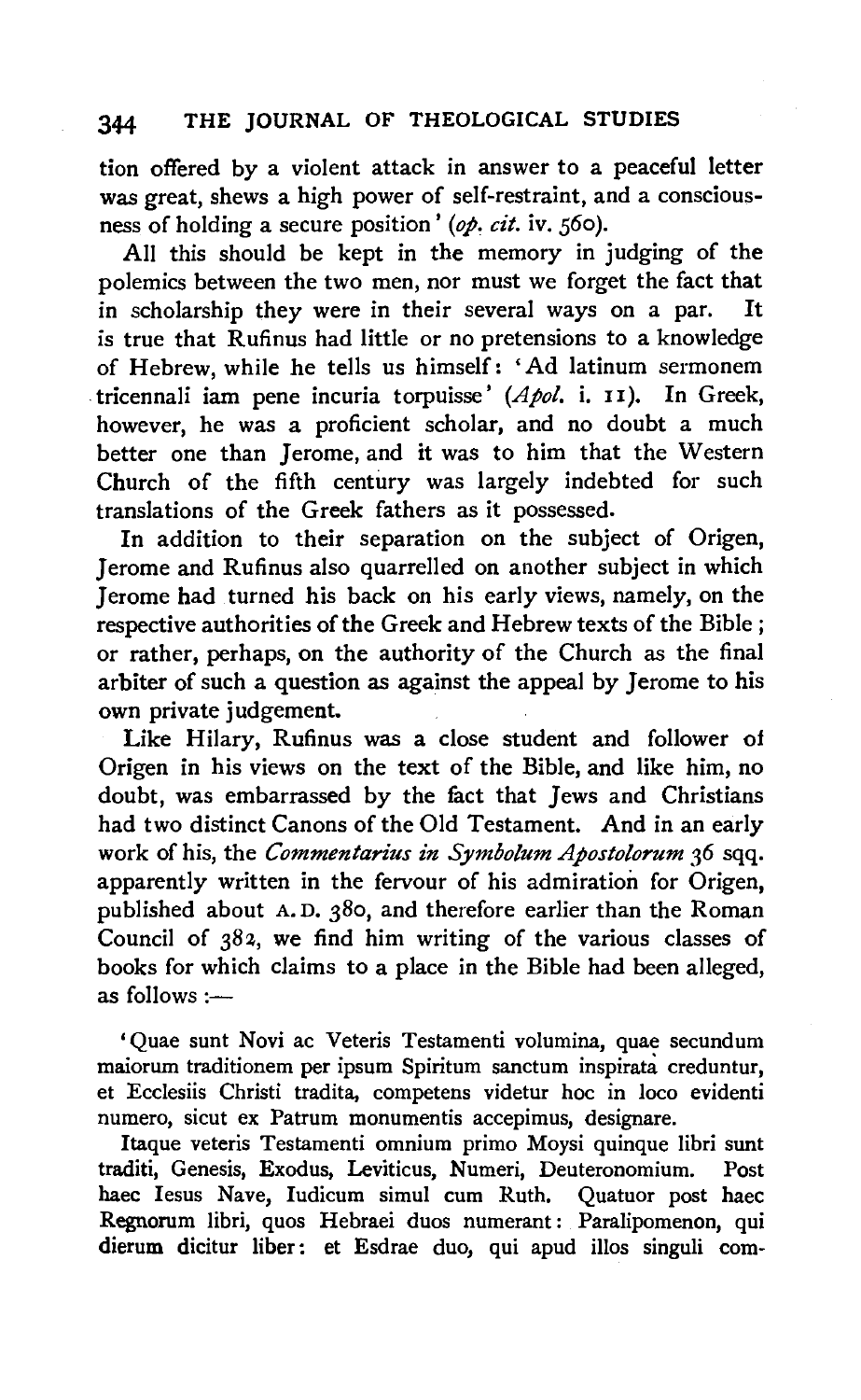putantur, et Hester. Prophetarum vero Esaias, Ieremias, Ezechiel et Daniel : praeterea duodecim Prophetarum liber unus. lob quoque, et Psalmi David singuli sunt libri. Salomon vero tres Ecclesiis tradidit,<br>Proverbia. Ecclesiastes. Cantica Canticorum. In his concluserunt Proverbia, Ecclesiastes, Cantica Canticorum. numerum librorum Veteris Testamenti. Novi vero quatuor Evangelia, Matthaei, Marci, Lucae et Ioannis ; Actus Apostolorum, quos describit Lucas ; Pauli Apostoli epistolae quatuordecim, Petri Apostoli duae, Iacobi fratris Domini et Apostoli una, Iudae una, Ioannis tres; Apocalypsis Ioannis. Haec sunt quae Patres intra canonem concluserunt, et ex quibus fidei nostrae assertiones constare voluerunt.

Sciendum tamen est, quod et alii libri sunt qui non Canonici, sed Ecclesiastici a maioribus appellati sunt; id est, Sapientia quae dicitur Salomonis, et alia Sapientia quae dicitur filii Syrach, qui liber apud Latinos hoc ipso generali vocabulo Ecclesiasticus appellatur, quo vocabulo non auctor libelli, sed scripturae qualitas cognominata est. Eiusdem vero ordinis est libellus Tobiae, et Iudith, et Machabaeorum libri. In Novo vero Testamento libellus qui dicitur Pastoris sive Hermes; qui appellatur Duae viae vel Judicium Petri. Quae omnia legi quidem in Ecclesiis voluerunt, non tamen proferri ad auctoritatem ex his fidei confirmandam. Caeteras vero scripturas Apocryphas nominarunt, quas in Ecclesiis legi noluerunt. Haec nobis a Patribus tradita sunt, quae (ut dixi) opportunum visum est hoc in loco designare, ad instructionem eorum qui prima sibi Ecclesiae ac fidei elementa suscipiunt, ut sciant ex quibus sibi fontibus verbi Dei haurienda sint pocula.'

This was the view of Rufinus in A. D. 380. It is not impossible that it was the publication of these and similar views by Hilary and himself, and perhaps by other individual scholars who claimed Origen as their master, which led to the authoritative pronouncement on the subject made by the Western Church at the Roman Council of 38z.

In his later writings Rufinus seems to have completely acquiesced in this pronouncement of the Church, and he offers a strenuous opposition to Jerome's theories and pretensions on the subject, and to his hebraizing the Rule of Faith by introducing a new Canon, that of the Jews, instead of the Bible which the Christian tradition had sanctioned, and which had been accepted by Christ and the Apostles. I will quote a notable passage on the subject from the second book of his *Invective.* 

'An ut divinarum Scripturarum libros, quos ad plenissimum fidei Instrumentum Ecclesiis Christi Apostoli tradiderunt, nova nunc et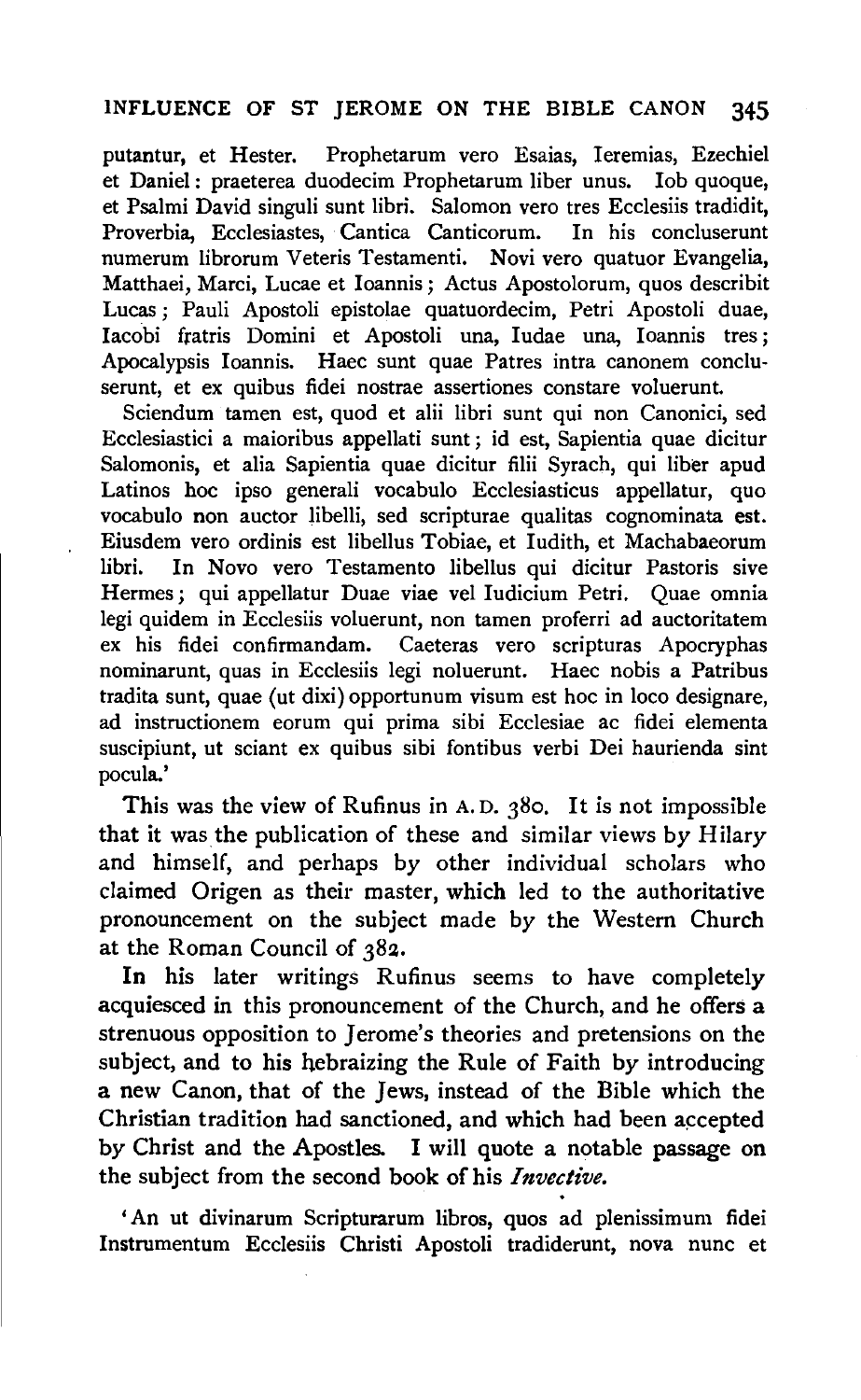a ludaeis mutuata interpretatione mutares? ... Ista vero quae nunc tu interpretaris, et per Ecclesias et monasteria, per oppida et castella transmittis, quomodo suscipiemus, humana? Et quid facimus, quod quae Prophetarum vel Legislatorum nominibus titulantur, veriora haec abs te, quam ilia quae Apostoli probaverunt, affirmantur? Istud commissum die quomodo emendabitur, immo nefas quomodo expiabitur? Si enim in explicanda lege aliquid aliter sensisse damnabile apud te ducitur, ipsam legem pervertere in aliud quam Apostoli tradiderunt, quoties damnabile iudicandum est? Cur non magis pro huius ausi temeritate dicamus : Quis ex tot et tantis prudentibus et sanctis viris, qui ante te fuerunt, ad istud opus ausus sit manum mittere? Quis praesumpserit sacras Sancti Spiritus voces et divina volumina temerare? Quis praeter te divino muneri et Apostolorum haereditati manus intulerit? Et quidem cum ingens copia fuisse ex initio in Ecclesiis Dei, et praecipue Ierosolymis, eorum qui ex circumcisione crediderant, referatur, in quibus utique linguae utriusque perfectam fuisse scientiam, et legis peritiam probabilem, administrati pontificatus testatur officium. Quis ergo in ista eruditorum virorum copia ausus est Instrumentum divinum, quod Apostoli Ecclesiis tradiderunt, et depositum Sancti Spiritus compilare? An non est compilare cum quaedam quidem immutantur et error dicitur corrigi? Nam omnis illa historia de Susanna, quae castitatis exemplum praebebat Ecclesiis Dei, ab isto abscissa est et abiecta atque posthabita. Trium puerorum hymnus, qui maxime diebus solemnibus in Ecclesia Dei canitur, ab isto e loco suo penitus erasus est. Et quid per singula commemoro de his quorum comprehendere numerum nequeo? De quo ut omittam illud dicere, quod LXXII virorum per cellulas interpretantium unam et consonam vocem, dubitandum non est, Spiritus Sancti inspiratione prolatam, et maioris id debere esse auctoritatis, quam id quod ab uno homine, sibi Barraba aspirante, translatum est. Ut ergo hoc omittam, vide quid dicimus, verbi caussa : Petrus Romanae Ecclesiae per viginti et quatuor annos praefuit, dubitandum non est, quin sicut caetera, quae ad instructionem pertinent, etiam librorum Instrumenta Ecclesiae ipse tradiderit, quae utique iam tunc, ipso sedente et docente, recitabantur. Quid ergo? Decepit Petrus Apostolus Christi Ecclesiam, et libros ei falsos et nihil veritatis continentes tradidit, et cum sciret quod verum est haberi apud Iudaeos, apud Christianos volebat haberi quod falsum est ? Sed fortasse dicit, quia sine literis erat Petrus, et sciebat quidem Iudaeorum libros magis esse veros, quam istos qui erant in Ecclesia : sed interpretari non poterat propter sermonis imperitiam. Et quid.? Nihil in isto agebat ignea lingua per Spiritum Sanctum caelitus data? Non ergo omnibus linguis loquebantur Apostoli? Sed concedamus, quia non potuerit Petrus Apostolus facere,